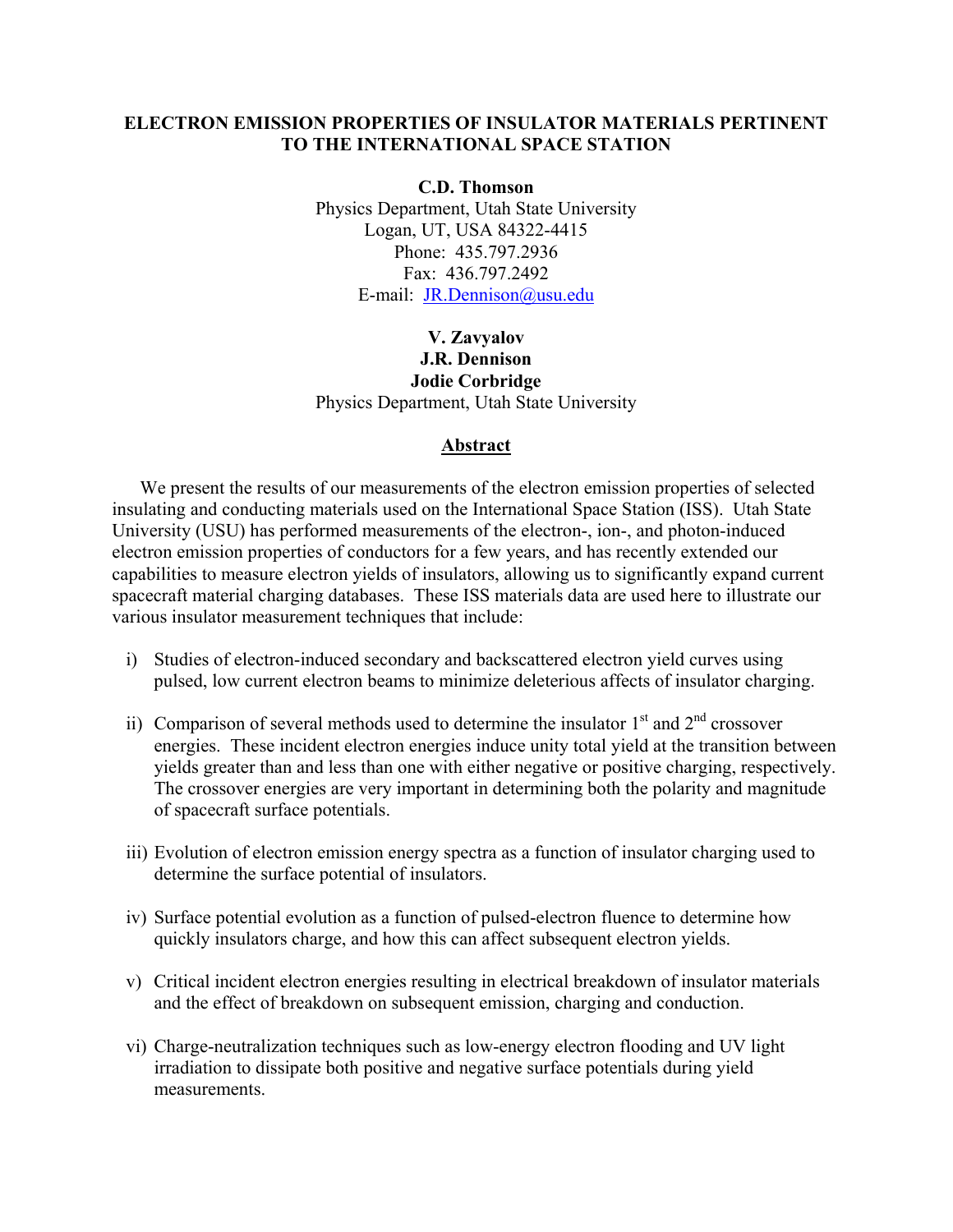Specific ISS materials being tested at USU include chromic and sulfuric anodized aluminum, RTV-silicone solar array adhesives, solar cell cover glasses, Kapton<sup>TM</sup>, and gold. Further details of the USU testing facilities, the instrumentation used for insulator measurements, and the NASA/SEE Charge Collector materials database are provided in other Spacecraft Charging Conference presentations (Dennison, 2003b). The work presented was supported in part by the NASA Space Environments and Effects (SEE) Program, the Boeing Corporation, and a NASA Graduate Fellowship. Samples were supplied by Boeing, the Environmental Effects Group at Marshall Space Flight Center, and Sheldahl, Inc.

### **Introduction**

The electron emission properties of materials have been studied for over fifty years and are relevant to many technical applications including the continued development of electron multiplier detectors (Shih, 1997), scanning electron microscopy (Reimer, 1985; Seiler, 1983), electron probe microanalysis, Auger electron spectroscopy (Belhaj, 2000), plasma fusion devices, high-current arcing, and flat panel displays (Auday, 2000). The specific motivation for our work at Utah StateUniversity (USU) comes from NASA's concern for the charging of spacecraft materials in the space environment (Dennison, 2003d; 2002). The extent and configurations of spacecraft charge buildup depends on the spacecraft orbit, orientation, ion, electron and photon flux, and on electrical material properties such as resistivity and dielectric constant, and electron emission rates. At USU, we have expanded the material electron emission database used by NASA's current model for spacecraft charging, NASCAP 2K, to include numerous uncharacterized materials that are used in spacecraft construction. Our ground-based experiments provide us with an understanding of fundamental particle and material interactions that can occur in space (Dennison, 2003b; 2002).

The focus of recent research has been the development of instrumentation and techniques for measuring the electron-induced electron emission properties of thick and thin-film insulating materials. These efforts have led to the development of novel electronics and methodologies for making very short-duration, low-signal measurements as well as various charge-neutralization techniques (Zavyalov, 2003). To demonstrate these capabilities, we present the results of measurements made for selected insulating and conducting materials used on the International Space Station (ISS). These data demonstrate the electron-yield charging characteristics of conducting and insulating materials, as well as various techniques used to measure electron emission parameters that are used in spacecraft charging models.

#### **Electron Emissions From Insulators and Conductors**

When charged particles impinge on a solid they can impart energy, exciting electrons within the material. If this energy is sufficient to overcome surface energy barriers (*e.g*. work function or electron affinity) electrons can escape from the material, leading to material charging. The emitted electrons can be divided into two categories: i) Secondary electrons (SE); typically lower energy electrons (<50 eV by convention) that originate within the material, produced by numerous inelastic scattering events of the incident electrons; ii) Backscattered electrons (BSE); typically higher energy electrons (>50 eV by convention) that originate from the incident electron source, but scatter either elastically or inelastically before leaving the target material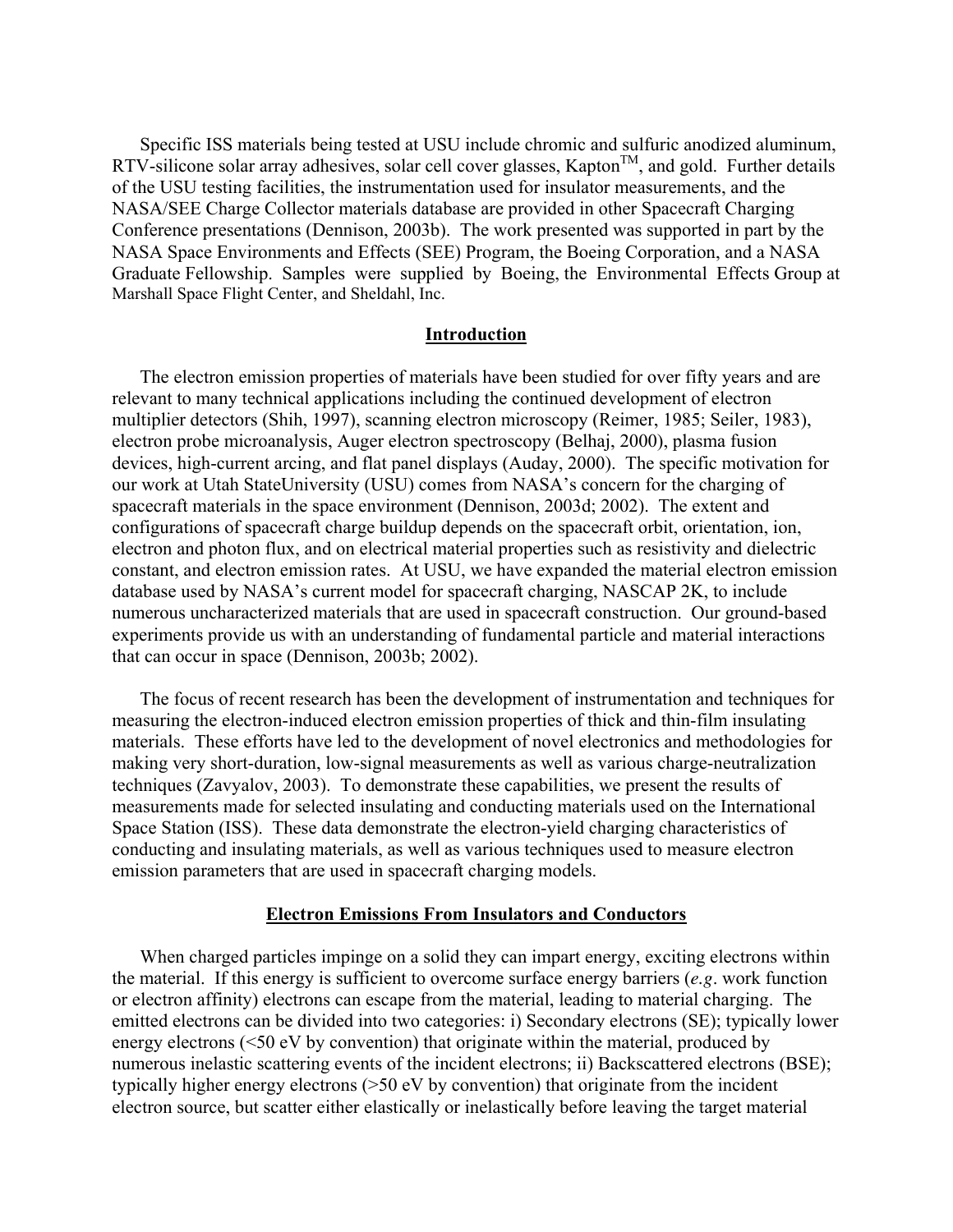(Reimer, 1985; Seiler, 1983). SE and BSE yields are defined as the ratios of the sample emitted electrons to the total incoming electrons. Such measurements on conductors are straightforward since a constant electron current source can be used and DC currents from the sample can be captured and quantified using a retarding-grid detector assembly (with a zero or -50 V suppression used to discriminate between SE's and BSE's) and picoammeters. Additionally, by grounding the conductor, any charge that leaves or is absorbed into the material can be immediately neutralized to ground.

Electron yield measurements on dielectrics are more difficult to make, since any charge that is deposited in the material cannot easily be dissipated. The surface and bulk potentials that develop can subsequently affect electron emissions by influencing incident electron energies, or by creating electric fields that affect the escaping SE's. Without the implementation of neutralization techniques, an irradiated insulator will eventually charge to a steady state current equilibrium such that the net current to the sample is zero or the total electron yield is equal to one (Reimer, 1985; Seiler, 1983).

The polarity of insulator charging is dependent on incident electron energies. Positive (negative) charge will build up when the total number of electrons leaving the insulator sample is greater than (less than) the total number of incoming electrons. If the energy of incident electrons is below the insulator first crossover energy,  $E_1$ , (<100 V for most good insulators) negative charging results, since few SE's are excited by absorbed electrons. Likewise, if the incoming electron energies are above the second crossover energy,  $E_2$  ( $>1$  keV for most insulators) negative charging will again result since incident electrons penetrate deep into the material (up to several microns), exciting SE's (escape length tens of nanometers) that are too deep to escape from the material. However, if the incident electrons have energies between  $E_1$ and  $E_2$ , more electrons will be emitted from the insulator than are incident, and net positive charging will occur. SE yield curves are commonly parameterized by the energy,  $E_{\text{max}}$ , that gives a maximum SE yield  $\delta_{\text{max}}$  (or total yield,  $\sigma_{\text{max}}$ ) as well as by the first and second crossover energies,  $E_1$  and  $E_2$ . Furthermore, the magnitude of insulator charging can depend on a number of other parameters that include the BSE and SE yield properties, incident beam angle (Davies, 1999; Yong, 1998), substance purity, crystalline structure (Whetten and Laponsky, 1959), temperature (Johnson, 1953; Johnson, 1948; Mueller, 1945), insulator thickness (Yu, 2001; Goto, 1968; Ishikaw, 1967), surface cleanliness (Davies, 1997; Whetten, 1964; Whetten, 1959; 1957), sample potential (Yi, 2001), surface topography (Yong, 1998), and previous electron irradiation exposure leading to increased defect density and imbedded charge (Shih, 1997; Vigouroux, 1985). Numerous conductor electron spectra, yield curves, and yield parameters have been measured at USU and are available on the NASA SEE Charge Collector Knowledge Base (Dennison, 2002).

### **DC and Pulsed-Yield Measurement Setup and Sample Preparation**

The general electron yield measurement procedure is briefly described here, but is covered more thoroughly in other SCC conference proceedings (Zavyalov, 2003, Dennison, 2003b). All measurements of thin-film conductor foils and insulator films were performed in the USU UHV test chamber at pressures ranging from  $10^{-10}$  to  $10^{-8}$  Torr, depending on the sample data set. Two electron guns were available for making yield measurements: a low-energy gun (STAIB EK-5-S,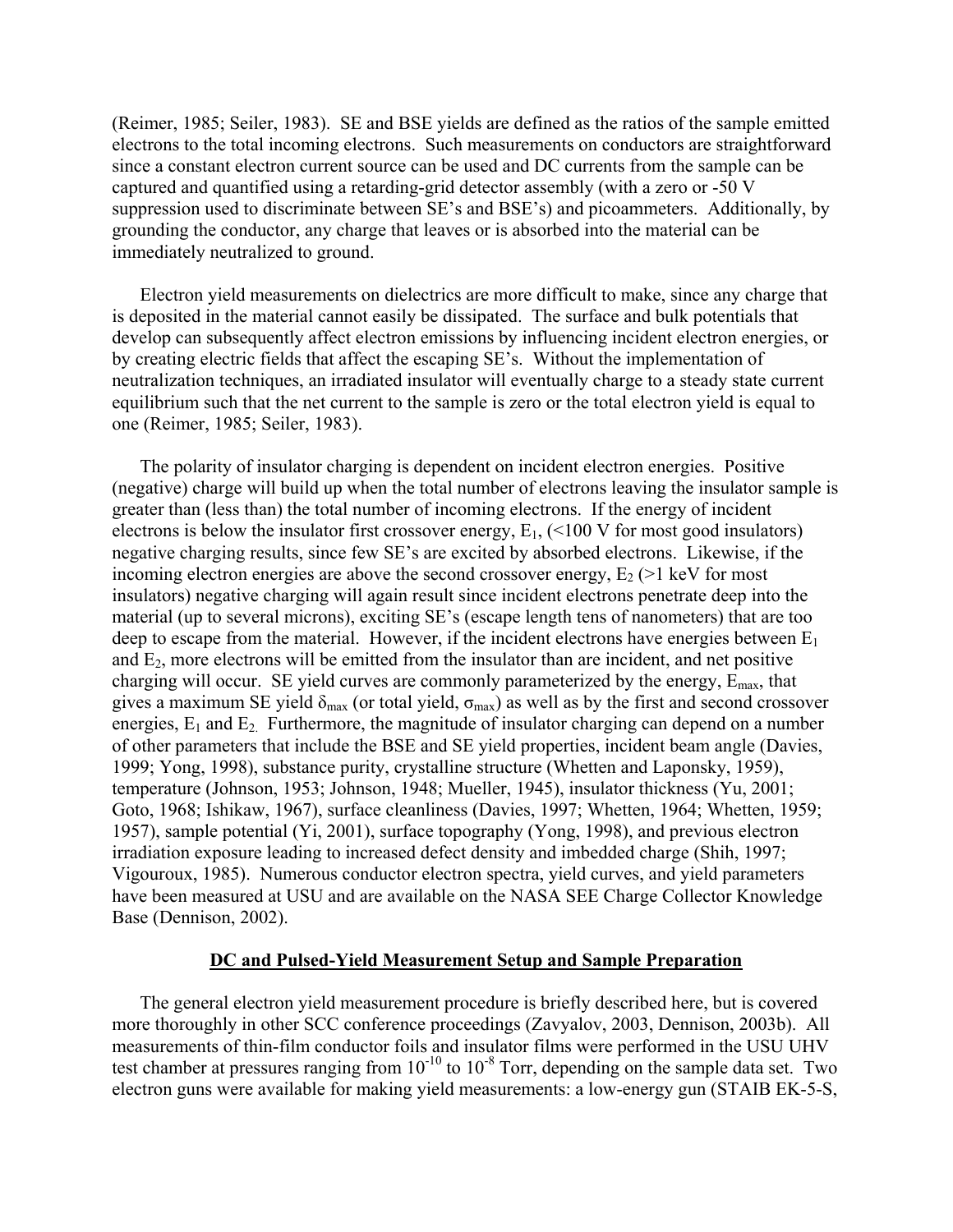energy range 50 eV to 5 keV), and a high-energy gun (Kimball ERG-21, energy ranging from 4 keV to 30 keV). Both guns provided beam currents ranging from 10-100 nA, with beam spot diameters ranging from 0.1 to 2 mm (depending on the energy), and pulsing capabilities from 1 µs to continuous emission. Emitted electrons were captured using a fully enclosing hemispherical grid detection system with a suppression grid used to discriminate between BSE's (energies >50 eV) and SE's (energies <50 eV) and to make energy-resolved measurements. For conducting samples, electron guns were operated in continuous emission mode, and dc-currents were measured with standard ammeters sensitive to several tens of picoamperes. For pulsed measurements on insulators, the electron guns delivered 5 µs, 20-60 nA incident pulses. A lowenergy electron flood gun (energies <1 eV) was used to neutralize positive surface charging between pulses (Zavyalov, 2003; Dennison, 2003b; Krainsky, 1981).

Four specific materials used on the ISS—gold foil, a chromic acid anodized aluminum disk, and RTV thin films—were studied. The gold foil and Al alloy disk were glued to copper sample mounts using UHV compatible conductive silver adhesive paint. Both samples were cleaned using acetone and methanol immediately before introduction into the vacuum. Additionally, the gold sample was sputtered *in situ* with argon to remove adsorbed contamination monolayers, and sample cleanliness was confirmed using Auger spectroscopy. The thin-film RTV coatings on copper substrates were prepared by McDonald Douglass Corporation and included two DC 93- 500 silicone space-grade encapsulant films and two NuSil CV-1147 controlled volatility RTV silicone films (Dennison, 2003c). The coatings were sprayed onto 10 mm dia. copper substrates (one side only), and were vacuum baked at 65 °C for 1 hr at  $\sim 10^{-3}$  Torr. The bake out procedure was designed in part to mimic conditions that the materials would experience in the space environment and also reduced possible outgassing of volatile components in the USU vacuum chamber during electron emission measurements (Dennison, 2003c). No cleaning methods at USU were used for the DC 93-500 or NuSil CV-1147 samples before introduction to vacuum. Further descriptions of each of the samples are given in Dennison (2003c) and in the sections that follow.

Finally, similar measurements are in progress or are planned for the near future for other ISS materials, including sulfuric acid anodized Al (NASA MSFC, 2002-2003), Kapton<sup>TM</sup>, solar cells and cover glasses (Dennison, 2003b).

## **Gold Sample: Conductor Yields and Surface Potential-Induced Spectral Shifts**

The gold sample was a high-purity polycrystalline gold foil (10 mm dia., 0.1 mm thick). Au is used as a standard conductor for validation and calibration tests for electron-yield measurements (Zavyalov, 2003). Au coatings are also used on the soon-to-be-employed ISS Floating Potential Measurement Unit (FPMU) plasma charging monitor (Swenson, 2003) and on other spacecraft surfaces. SE and BSE yields of Au were taken over energies ranging from 100 eV to 10 keV using the dc-measurement setup described above (Zavyalov, 2003; Dennison, 2003b). Shown in Fig. 1 is the SE energy distribution for gold while being irradiated with a continuous 80 eV electron source. As can be seen from the spectrum, the SE energy distribution peaks at  $2.3\pm0.5$  eV, and  $\sim70\%$  electrons are emitted with energies ranging from 0-20 eV. Similar emission spectrum attributes are characteristic of both insulator and conductor materials. Shown in Fig. 2 are the total, SE and BSE yields as a function of incident beam energy. As can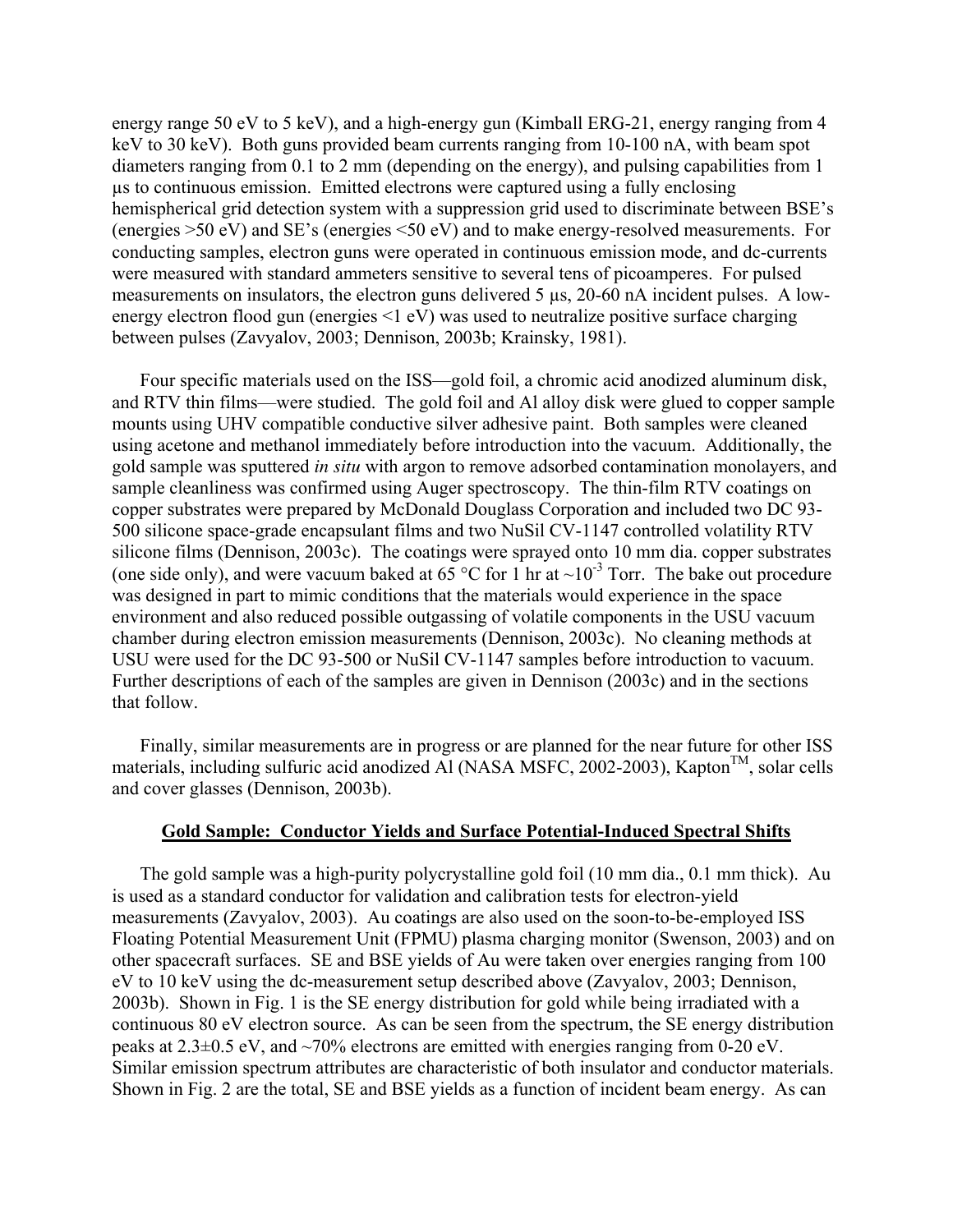be seen in the figure, the SE and total yields increase with increasing incident electron energy up to 600 eV, but then fall off as the beam penetration depth exceeds the mean SE escape depth  $(<10$  nm).

Measuring shifts in the SE spectral emission peak provides a method for determining the sample surface potential of any material (particularly of charged insulator materials) while under continuous electron bombardment. Sample potentials can have considerable affects on SE escape kinetic energies. Typically, a material with 0 V surface potential displays a SE emission peak near 2 eV (Fig. 1). However, if the sample potential is negative, SE's will be accelerated away from the sample surface. The increased energy of escaping SE's can be observed in the spectra as a shift of the SE emission peak to higher energies. Alternatively, a few-volt positive sample potential will pull the majority of SE's back to the surface. A positive potential from the retarding grid can be used to extract the SE's from the sample, producing a shift of the SE emission peak to the left in the spectra (Girard, 1992; O. Jbara, 2001; Y. Mizuhara, 2002).



**Figure 1. Electron energy spectrum for Au, induced from a 80 eV electron beam. SE peak at 2.3±0.5 eV.** 



Incident Electron Energy (eV)

**Figure 2. Total (●), SE (▲), and BSE (▼) electron yields for Au as a function of incident electron beam energy. Total yield parameters are σmax=1.8±0.1 at Emax=600±50 eV.**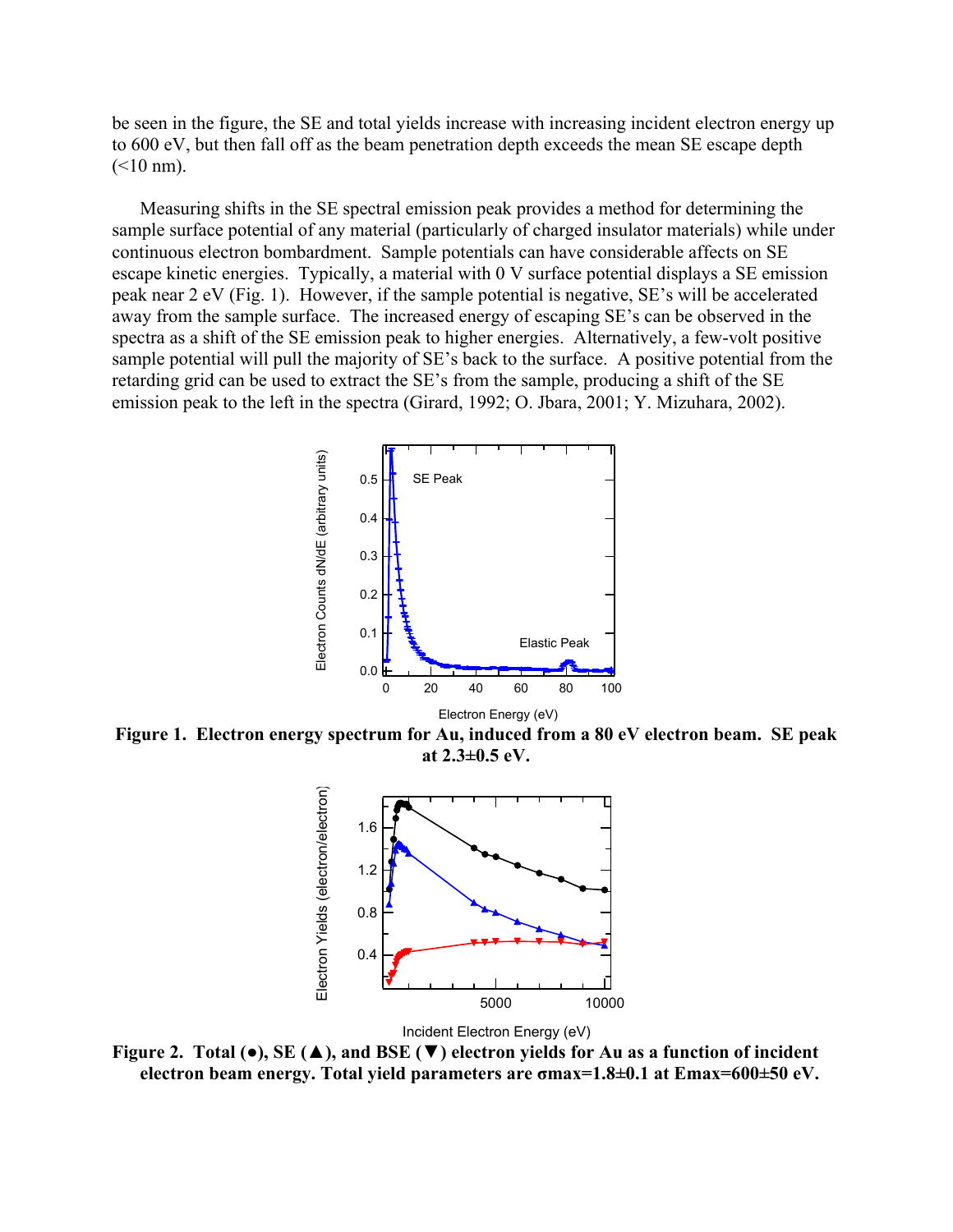This SE spectral method for determining negative sample potentials was demonstrated on gold, and was used later on insulating samples to determine surface potentials induced by a continuous electron beam. Shown in Fig. 3 are four SE emission spectra taken with a 1 keV incident beam while biasing the sample negatively to 2 V, 5 V, 10 V, and 15 V. Due to the repulsion of emitted SE's from the negatively biased sample, the SE peak is right-shifted to values corresponding to the applied sample potential (see Fig. 3). A "false" SE emission peak is observed at 1.8±0.5 eV in all the spectra caused by electron scattering from the grounded inner detector grid, positioned between the sample and the retarding grid. This false SE peak did not vary with sample type or bias, and was taken as a ground-reference potential for shifted sample SE peaks. Also, the height of the grid SE peak, with respect to the shifted sample SE peaks, provided a relative measure of the number of SE's emitted from the material. Incidentally, since this inner grid remained grounded throughout the experiments, and screened out retarding-grid accelerating potentials, positive sample potentials were not measured in this way.



**Figure 3. SE spectra on negatively biased gold for -2 V (solid), -5 V (dash-dot), -10 V (short dash), and -15 V (dot). Measured with respect to the grounded grid peak (1.8 eV), the SE peak positions correspond to the applied potentials, accurate to**  $\pm$  **1eV.** 



**Figure 4. DC-total (♦), SE (●), and BSE (▲) yields for Al2219. The sample remained charged until 1500 eV, where dielectric breakdown occurred.**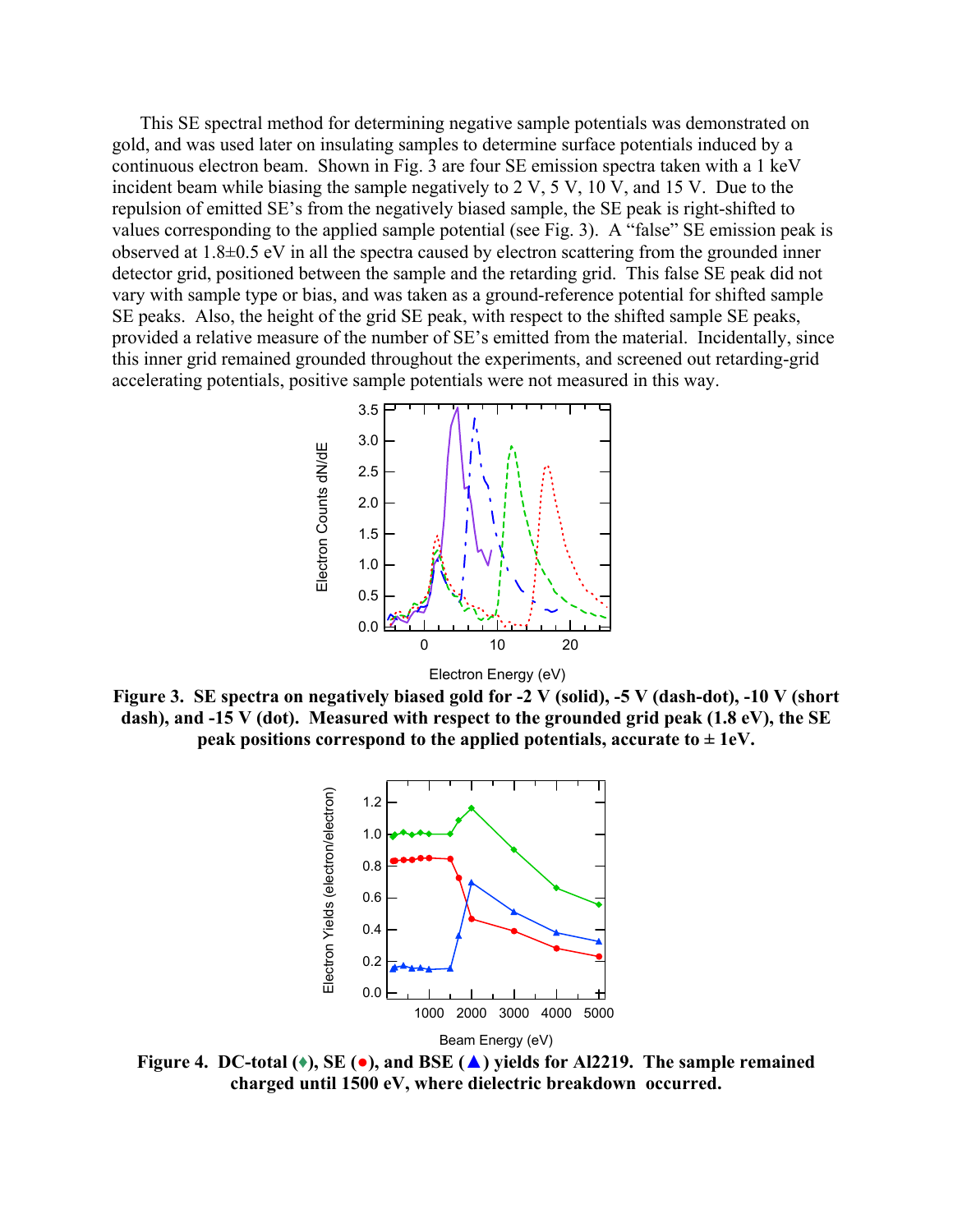

**Figure 5. Monitoring Al2219 sample current confirmed dielectric breakdown at 1600 eV, where the sample began to conduct DC current.** 



**Figure 6. SE DC spectra of Al2219 showed increasingly negative surface potentials at beam energies of 200 eV (9±1 V) (solid), 500 eV (11±1 V) (dash-dot), 1000 eV (17±1 V) (long dash), 1250 eV (21±2 V) (short dash), 1300 eV (32±2 V) (dot). Decline of SE peak magnitude at 1250 eV indicated dielectric breakdown once more at a surface potential of 21±2 V.** 

#### **Al2219 Insulator Yields, Emission Spectra, Electrical Breakdown, and Trapped Charge**

A chromic acid anodized Al2219 alloy is used throughout the ISS body as a structural material and for micrometeriod and orbital debris shielding. The Al2219 alloy sample (2 mm thick, 10 mm diameter with a 1.3 µm chromic acid anodized surface coating on each side) was taken from a witness sample plate that was created at the same time as the large plates used on the ISS (NASA, 2002-2003). Specific aims in studying this sample were to compare the results of the dc- and pulsed-yield measurements for insulator to determine the effectiveness of the pulsed-yield setup. Additionally, evolving sample potentials under both continuous- and pulsed-incident electron beams were studied. Finally, discharging techniques including electron flooding, UV, and visible light irradiation were explored.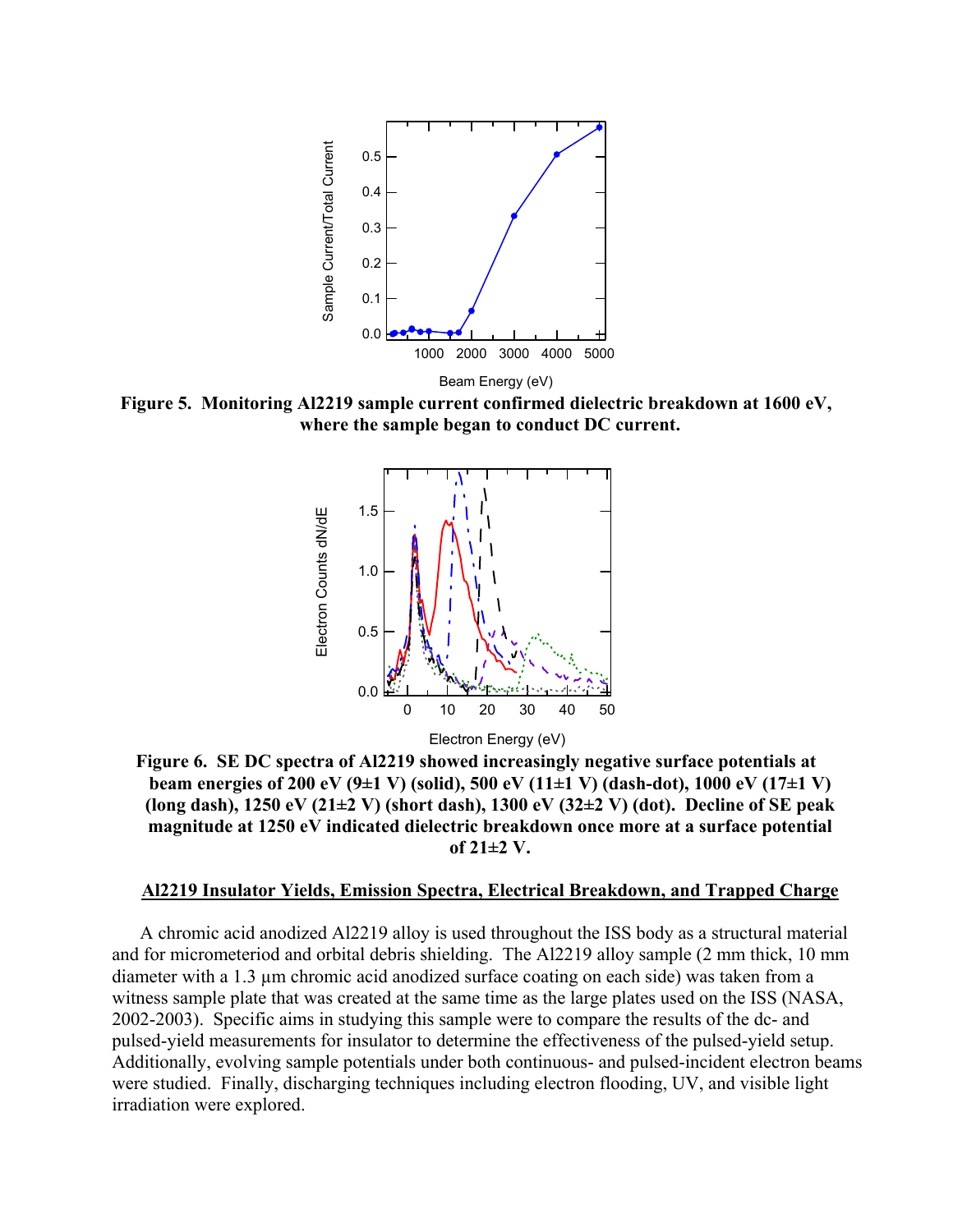DC-yields were taken first using a continuous electron source at  $\sim$ 20 nA beam current. As shown in Fig. 4, for energies ranging from 100 eV to 1500 eV, the insulator quickly charged such that a steady-state current equilibrium was established where the total yield reached unity, and no net current flowed to or from the sample. However, after 1600 eV, a transition in the yield values occurred. As shown in Fig. 5, the sample current suddenly increased, indicating dielectric breakdown of the anodized coating. For this measurement, the exact value of the surface potential at electrical breakdown was not measured, but from the known thickness and dielectric strength for Al<sub>2</sub>O<sub>3</sub> (see Table 1) was estimated to be  $\sim$ 35 V. Previous measurements on this material have demonstrated a breakdown potential ranging from 60-80 V (Schneider, 2003).

After letting the sample sit for a day, the breakdown surface potential was once again explored using a continuous incident electron beam and measuring the SE spectra. The incident beam energy was increased for each successive spectral measurement (starting from 200 eV up to 1300 eV) until signs of breakdown occurred. As shown in Fig. 6, (and as demonstrated with the gold sample), right-shifting of the SE emission peak was used to determine the magnitude of the sample potential.

**Table 1. Insulator sample characteristics. RTV sample thicknesses, resistivities, dielectric constrants, dielectric strengths are from Dennison (2003c), Alred (2001), Dow Corning (1998), and NuSil (1998, 2001). Anodized A1 thickness is from Schneider (2003), resistivity from Goodfellow (2003), dielectric sonstrant from Carruth (2001), and dielectric strength from alumina data CRC (2001). Breakdown potentials were calculated from dielectric strengths and thicknesses. The estimate alumina data CRC (2001). Breakdown potentials were calculated from dielectric strengths and**  thicknesses. The estimate for  $E_2$  for anodized A1 was obtained from the best fitting model (Variable n) to the yield curve data. Estimates for E<sub>2</sub> for RTV samples were **obtained using total yield (Variable n model), spectral, and mirror-method techniques. Uncertainties in the mirror method data were obtained from decays in the surface potential over a measurement period of 1-3 min.** 

| Samp.            | <b>Material</b> | Thick.<br>$(\mu m)$ | Resist.<br>$(\Omega$ cm) | Rel.<br>Diel.<br>Const. | Diel.<br><b>Strength</b><br>(MV/m) | Brkdwn.<br>Pot. $(V)$ | Tot. Yld<br>$E_2$ (eV) | DC-<br><b>Spectral</b><br>$E_2$ (eV) | <b>Mirror</b><br>Meth. $E_2$<br>(eV) |
|------------------|-----------------|---------------------|--------------------------|-------------------------|------------------------------------|-----------------------|------------------------|--------------------------------------|--------------------------------------|
|                  | Chromic         |                     |                          |                         |                                    |                       |                        |                                      |                                      |
| Al2219           | Acid            | $1.3 \pm 0.5$       | $>10^{14}$               | $5.0 - 9.3$             | 13                                 | 35                    | $1400 \pm 100$         | No data                              | No data                              |
|                  | Anod. Al        |                     |                          |                         |                                    |                       |                        |                                      |                                      |
| RTV <sub>1</sub> | CV-1147         | $34\pm3$            | $10^{15}$                | 2.6                     | 22                                 | 743                   | $1470 \pm 40$          | $1225 \pm 25$                        | $1200 \pm 200$                       |
| RTV <sub>2</sub> | CV-1147         | $30 \pm 3$          | $10^{15}$                | 2.6                     | 22                                 | 644                   | No data                | No data                              | $1100 \pm 200$                       |
| RTV <sub>5</sub> | DC93-           | $49\pm3$            | $10^{15}$                | 2.6                     | 19                                 | 917                   | No data                | No data                              | 1400±400                             |
|                  | 500             |                     |                          |                         |                                    |                       |                        |                                      |                                      |
|                  | DC93-           |                     | $10^{15}$                |                         |                                    |                       |                        |                                      | Data not                             |
| RTV <sub>6</sub> | 500             | $26 \pm 3$          |                          | 2.6                     | 19                                 | 499                   | $1050 \pm 30$          | $1275 \pm 25$                        | conclusive                           |

From the data, it was observed that the sample potential remained negative at energies between  $E_1$  and  $E_2$ , and increased in magnitude with increasing incident energy. It must be noted that a negative potential was not expected between the crossover energies since the total electron yield for nearly all materials is greater than unity in this energy regime (and positive surface charging should occur). However, previous experimental studies on  $A<sub>12</sub>O<sub>3</sub>$  have shown that the measured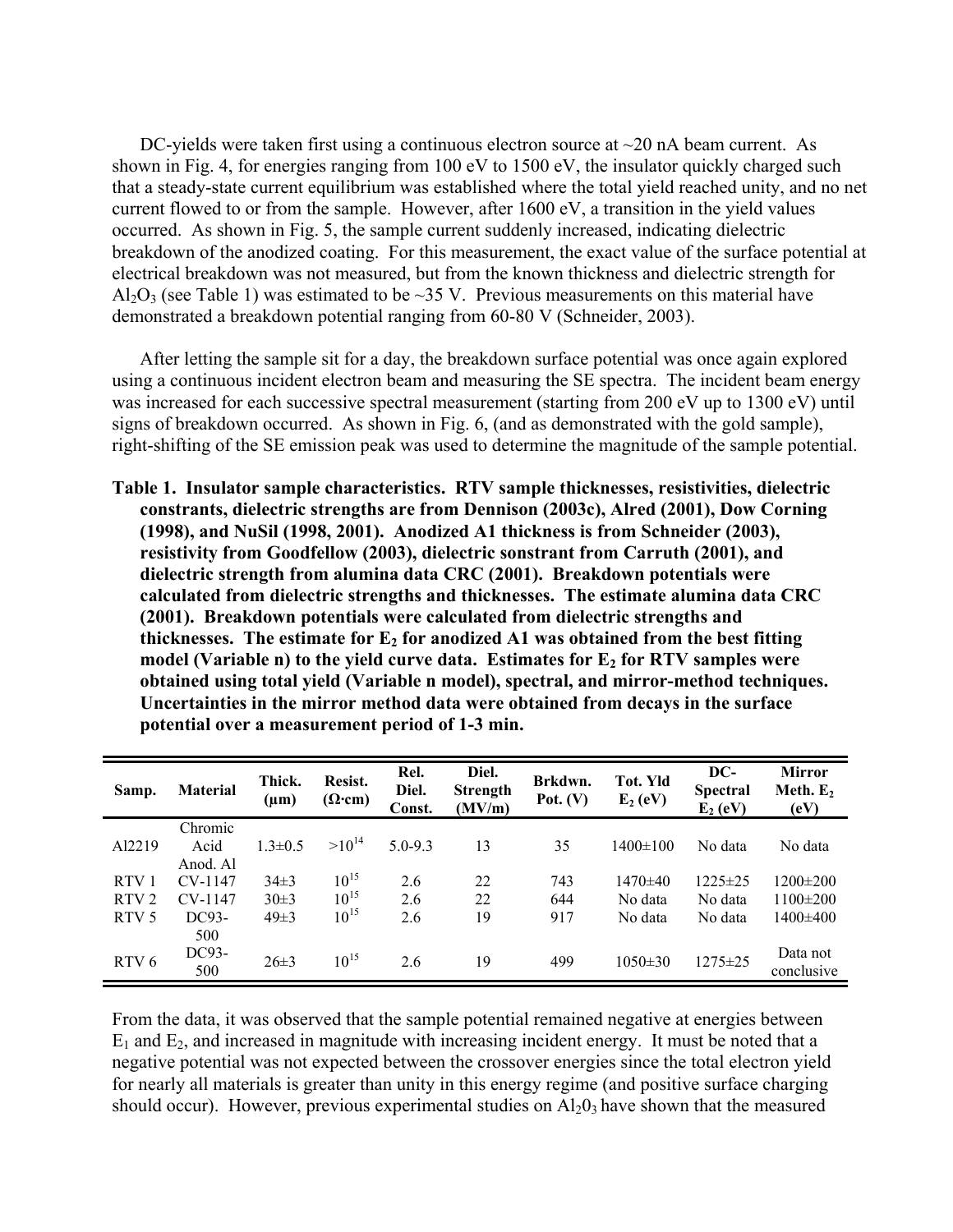polarity of charging does not always correspond to that predicted by the electron yield parameters (Cazaux, 1999; Melchinger, 1995). A possible explanation for such behavior for our specific sample is that the previous electron irradiation produced residual trapped charge (embedded in the bulk) that provided a cumulative negative sample potential regardless of any positive SE surface charging taking place at beam energies between the crossovers. Data presented in the next two paragraphs support this hypothesis.



**Figure 7. DC-Spectra taken at 500 eV (solid) and 1000 eV (dash) after 5 keV irradiation on Al2219 showed "locked" negative surface potential of 7-9 V resulting from imbedded electron charge.** 



**Figure 8. Three consecutive yield curves for Al2219. Each data point consists of one pulse (~106 electrons/pulse). No neutralization methods were used. The first (●), second (▲), and third (■) yield curves quickly flatten towards unity as the sample charged.**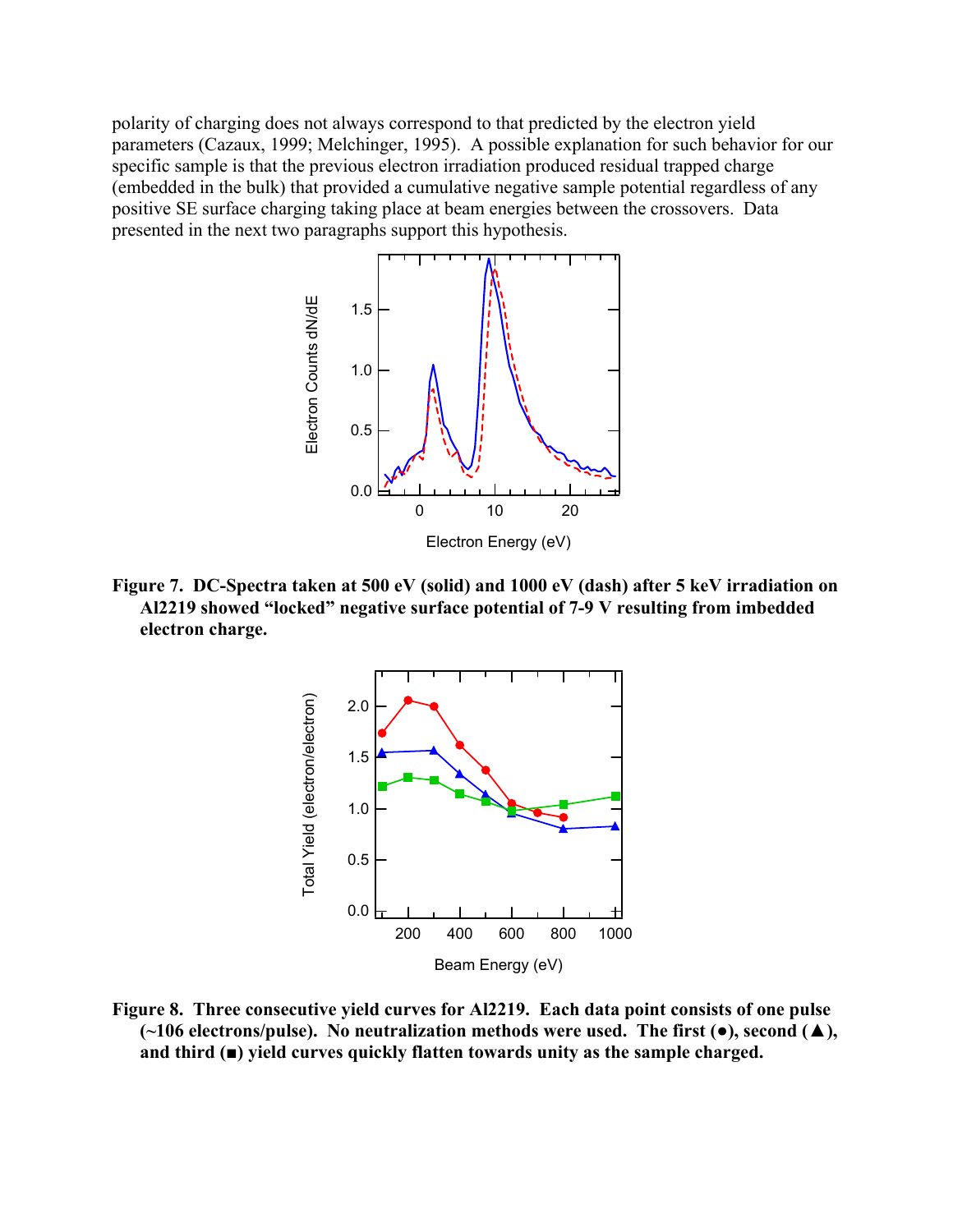As shown in Fig. 6, as the beam energy was increased to 1250 eV and 1300 eV the surface potential reached -21 $\pm$ 2 V and -31 $\pm$ 2 V, respectively and the SE peaks for these energies showed a significant decrease in relative amplitudes, indicative of the electrical breakdown. From the SE spectral data, the breakdown surface potential occurred near -21 V (at beam energy 1250 eV). This value was slightly lower than the calculated estimates of -35 V, and 3-4 times smaller than previously measured values (Schneider, 2003). The value may be slightly lower since the sample had previously been irradiated and broken down on the day before at 1600 eV (see Figs. 4 and 5).

Once breakdown had occurred, the sample was irradiated for 15 min. at 5 keV beam energy to determine if subsequent SE spectra would be affected. Subsequently, the incident beam was once again lowered to 500 and 1000 eV, and SE spectra were measured. As seen in the spectra of Fig. 7, the sample potentials (both at 500 eV and 1000 eV) no longer showed dependence on incident beam energy (compare to Fig. 6 at 500 and 1000 eV), but remained locked at -8±1 V. This demonstrated the hysteresis of the sample, where residual charge from the high-energy incident beam remained trapped, keeping the sample potential at a negative value regardless of subsequent lower-energy electron irradiation between the crossover energies—where positive surface charging should have occurred.

Before proceeding with pulsed-yield measurements, the sample was allowed to discharge. Based on calculations using the standard resistivity and dielectric constant for alumina (see Table 1), and treating the sample as a discharging capacitor, a 8 V surface potential should relax within a time frame ranging from minutes to hours. However, the sample was allowed to sit for one week after irradiating with light from both tungsten and mercury lamps for several hours to stimulate photo-induced conductivity (Zavyalov, 2003). Additionally, the surface was flooded occasionally with the low-energy flood gun at a current density of  $50-500$  nA/cm<sup>2</sup> for five minutes to neutralize any positive surface charge (Zavyalov, 2003).

The first pulsed yields were taken to explore the rate of sample charging from a pulsedelectron beam. Three consecutive pulsed-total yield curves (5 µs, 40-60 nA impulses) were taken without implementation of any neutralization techniques, as shown in Fig. 8. After just a few incident pulses, the yield curves were significantly dampened towards unity, even though the incident source was only depositing  $\sim 10^6$  electrons/pulse over a beam-spot area of  $\sim 1$  mm<sup>2</sup>. Treating the sample as a standard parallel plate capacitor (with an area of the beam spot), this amount of charge was estimated to change the surface potential by only 10-100 mV/pulse (positive). However, a significant portion of SE's are emitted with energies less than 5 eV (see, for example, Fig. 1 for gold) such that a cumulative positive surface potential of just 1 V can significantly suppress escaping SE's. Therefore, a small change in the positive surface potential could have large effects on electron yields. These results substantiate the use of neutralization techniques (in addition to pulsed electron beam) in measuring insulator electron yields. After these initial pulsed measurements, the neutralization sources were turned on (as before), and the sample was once again allowed to sit for several days.

To further explore the rates of sample charging as well as the effectiveness of the various neutralization methods, pulsed yields were taken repeatedly at a constant energy of  $E_{beam}$ =500 eV (using single 5 µs, 40-60 nA impulses) without any neutralization between incident electron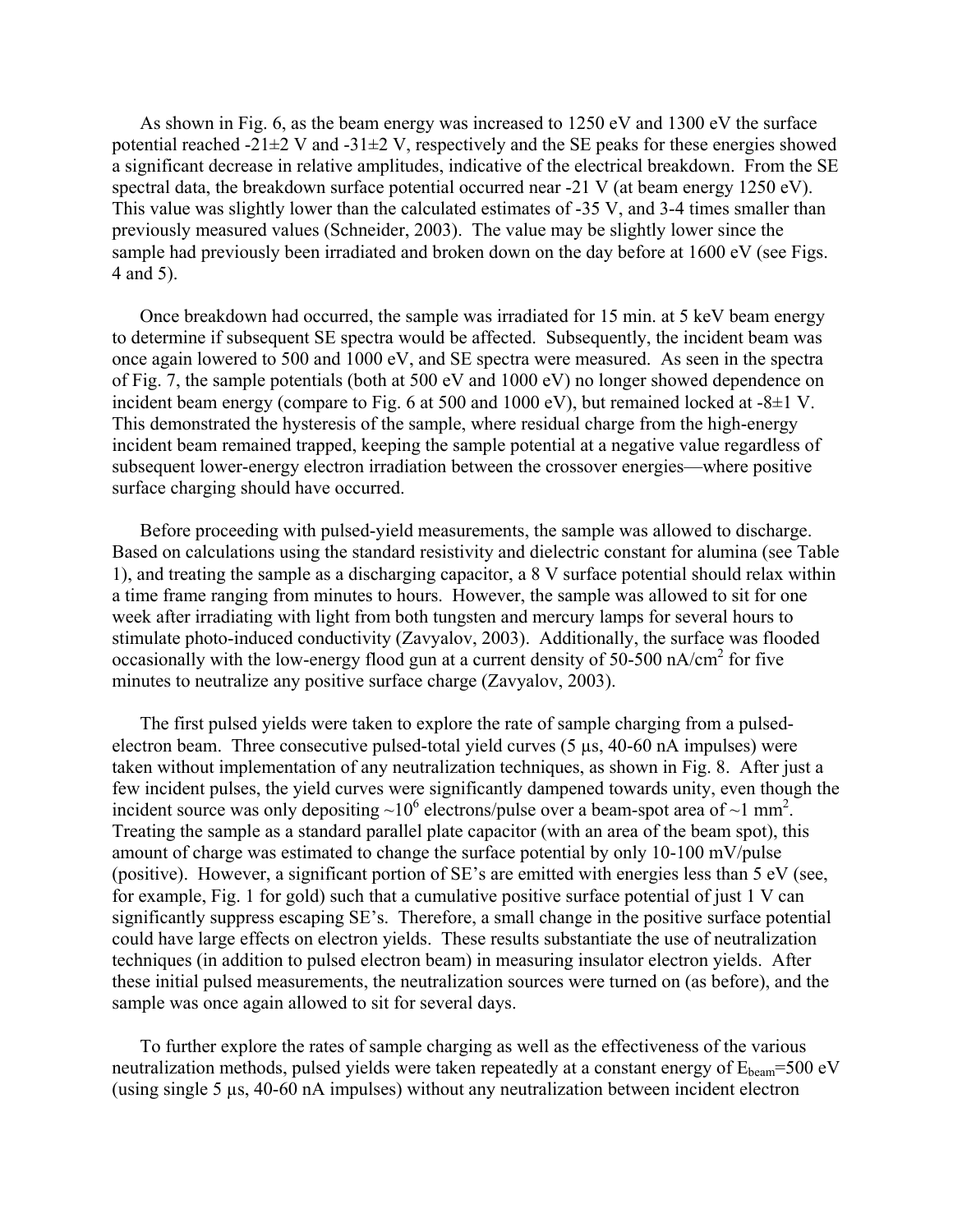pulses. After the initial sequence (20-30 pulses were used in each sequence) of yield measurements, the electron flood gun was turned on for five minutes to test its discharging effectiveness. Then, a second pulsing sequence was repeated. Next, the sample was irradiated with a mercury gas lamp for 15 minutes, and a third yield sequence was taken. Finally, the sample was irradiated with the tungsten filament lamp for 15 minutes, and a fourth pulsing sequence was taken. As can be seen from Fig. 9, for the initial pulsing sequence, the total electron yield decayed asymptotically towards unity (steady state condition) with repeated pulsing, consistent with the flattening of yield data in Fig. 8. In the second yield sequence (after flooding) the total yield was restored to its original uncharged value (within the error), and then once again declined at roughly the same charging rate towards unity. In the third and fourth sequence, it was observed that the mercury lamp was only partially effective in neutralizing the sample, while the tungsten lamp had no effect on the yield values. Although these results were preliminary, they showed that in the energy regime between the crossover energies, the flood gun was very effective in neutralizing positive surface potentials, providing a way to measure repeatable electron yields. However, UV and visible light irradiation in this energy regime were not as effective, but still provide methods for negative-charge neutralization for beam energies beyond the second crossover energy (Levy, 1985).

After exploring the effectiveness of the different neutralization techniques, the sample was once again allowed to discharge for a week, and then a total-yield curve for anodized aluminum was measured and fitted with various electron-yield models (Dennison, 2002) as shown in Fig. 10. Flood gun neutralization was alternated with electron beam pulsing to ensure neutralization. Additionally, yields were taken in order of increasing beam energy since it had already been observed that high-energy incident electrons could deposit negative charge that would remain trapped in the sample and influence yield measurements. From the best fit to the data, yield parameters were extracted and are given in Table 3. However, it must be mentioned that this yield data was obtained after extensive electron radiation and will need to be measured again (along with BSE and SE yield discrimination) in the near future on a virgin sample.

### **Silicone-RTV Samples: Methods for finding the Second Crossover Energy**

Two sets of thin-film RTV coated samples were tested: the first was a DC 93-500 coating used to bond cover glass materials to solar cells on the ISS, and the second was a NuSil CV-1147 coating used to bond solar cells to Kapton<sup>TM</sup> sheeting on the ISS. Both RTV materials were relatively volatile; concerns that these materials would produce contamination layers on ISS surfaces have prompted the investigation of these thin-film materials on a conducting substrate (Dennison, 2003c). Similar contamination layers have been shown to potentially have a large impact on the charging of spacecraft surfaces (Dennison, 2001). Table 1 shows the thicknesses and electrical properties of the RTV coatings. Thicknesses were determined using a "depth of field" method with a microscope at 100 x magnification (Dennison, 2003c). The relative dielectric constants and bulk resistivities were measured using a standard impedance analyzer by the manufacturer (see Table 1). E*x situ* measurements of the volume resistivities of the thin-film silicone samples were also measured at USU using the ASTM—or capacitor resistance method—and ranged between  $2-5.10^{15}$  Ω·cm (Dennison, 2003a; Swaminathan, 2003). These insulator samples were studied primarily to determine accurate methods for measuring the total yield second crossover energy,  $E_2$ . Total yield curves as a function of incident electron energy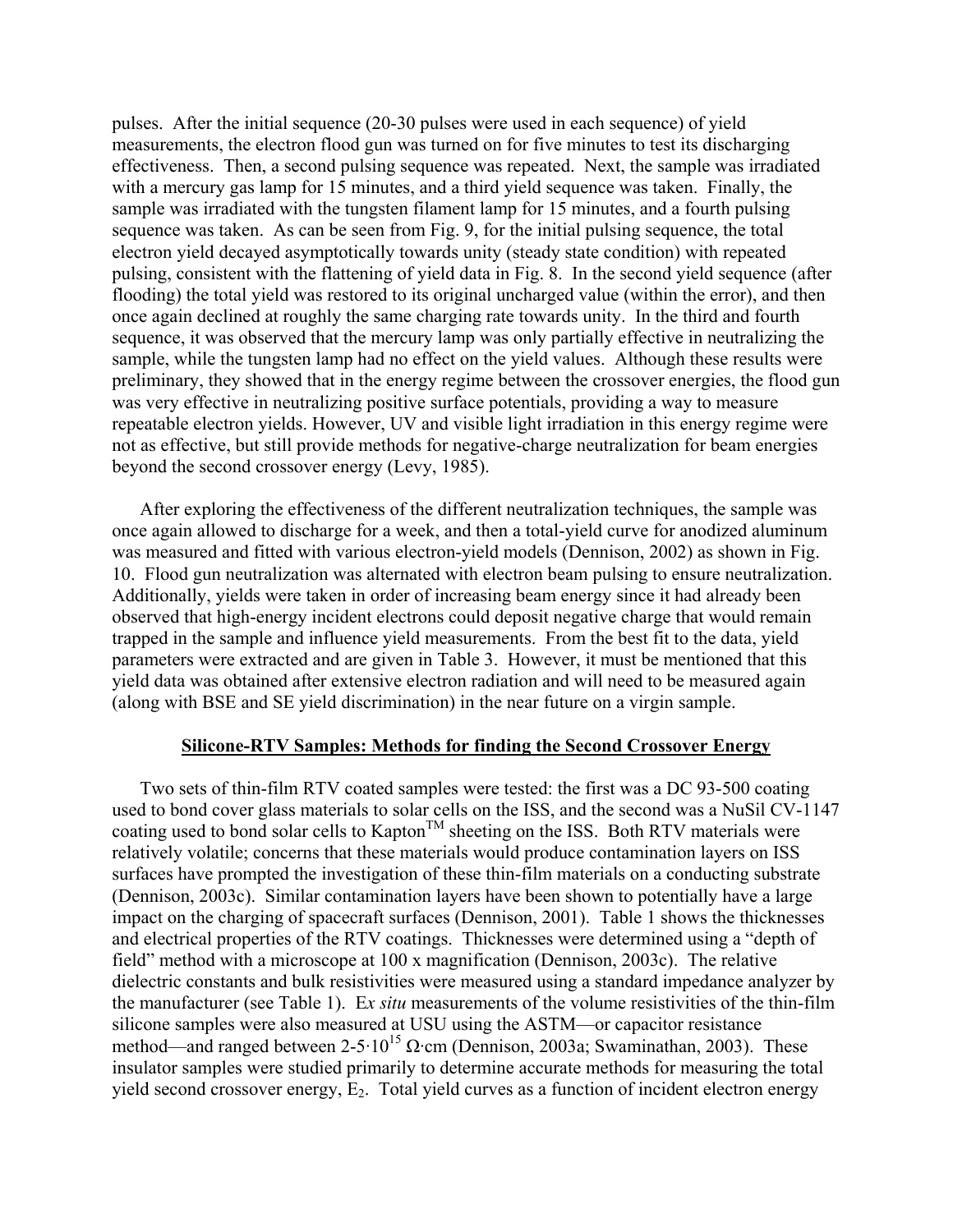were also measured. A short description of each method for measuring  $E_2$  is outlined below. Details of the measured data follow.



**Figure 9. Dampening of total yields at 500 eV as a function of electron pulses (5 µs pulses with amplitude 50 nA) for Al2219, along with exponential fits. First yield sequence (●) and sequence following electron flooding (▲) produced similar yield decay curves indicating that flooding discharged the sample effectively. Yield sequences following mercury (■) and tungsten filament (♦) lamp irradiation remained close to unity, indicating ineffective neutralization.** 



**Figure 10. In contrast to Fig. 8, reliable absolute total yields were obtained with flooding the sample between yield measurements. This yield curve for Al2219 (5 µs pulses with amplitudes 50 nA, each data point was the average of 10 pulses) is fitted with various analysis models. Best estimates for yield parameters are provided in Table 3.**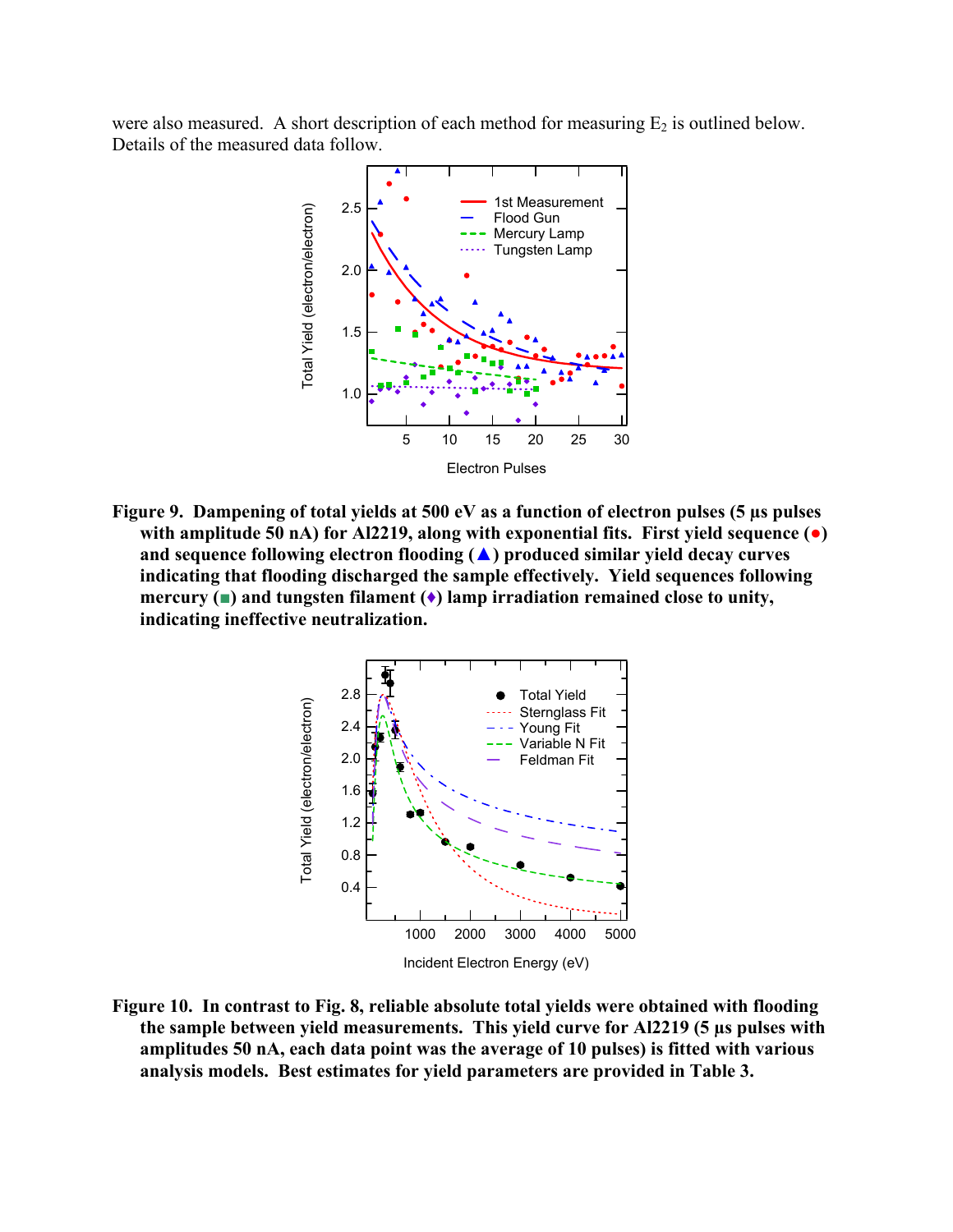*Pulsed Total Yield Approach:* The first method was the most straightforward: total yields as a function of incident energy were taken using the pulsed-beam method, and  $E_2$  was determined from the best fitting model to the data. The low-energy electron flood gun was used between pulses to neutralize any latent positive surface charge induced by the incident electron source.

*DC-Spectra Approach:* A continuous incident electron source <50 nA was used to measure DC-electron energy spectra. Regardless of the incident energy, under a DC-electron beam an insulator quickly charges to steady state where no net current arrives at or leaves the sample. When this steady state condition is met, the total yield equals unity (Reimer, 1985), and depending on the incident energy, the corresponding value of the sample potential can either be positive (for energies below  $E_2$ ) or negative (for energies above  $E_2$ ). As described above, the DC-SE emission spectra can be used to measure the surface potential at steady state. As the beam energy was increased towards  $E_2$ , the evolution of the surface potential was monitored using the position of the sample SE peak. The beam energy associated with the initial rightshifting of the sample SE peak (indicated by a separation of the sample SE peak from the inner grid reference peak) was taken to be the second crossover energy.

*Mirroring Method:* An incident electron beam at an energy beyond  $E_2$  was used to charge the samples negatively to several hundred volts. However, as will be discussed below, it was important not to exceed the beam energy threshold corresponding to the electrical breakdown of the insulator, or else erroneous values of  $E_2$  would result. When charged negatively with a highenergy electron beam, the sample surface potential,  $\varphi_s$ , of an ideal infinite-resistance insulator material will adjust such that the landing energy of incident electrons becomes equal to  $E_2$ , thus satisfying the steady state condition of  $\sigma$ =1. The relationship between the landing energy (E<sub>2</sub> at steady state), the beam energy, and the surface potential is governed by:

$$
E_2 = E_{beam} - e\varphi_s \tag{1}
$$

where  $e$  is electron charge and  $E_{beam}$  is the incident electron energy used to induce the negative surface potential (Reimer, 1985). However, for most thin-film insulators, some leakage current will occur either through the bulk or across the surface that must be accounted for. As a first approximation, the thin-film insulator can be treated as a planar capacitor (with the conductor substrate and charged surface acting as the electrodes) that discharges in an ohmic fashion through the bulk of the insulator. Then, the RC-time constant,  $\tau$ , for discharging insulator can be written as:

$$
\tau = \rho \varepsilon_r \varepsilon_0 \tag{2}
$$

where  $\rho$  is the material resistivity,  $\varepsilon_r$  is the relative dielectric constant, and  $\varepsilon_0$  is the permitivity of free space. The decaying surface potential can then be estimated as a function of time as:

$$
\varphi_s(t) = \varphi_{s0} \cdot e^{-t/\tau} \tag{3}
$$

where  $\varphi_{so}$  is the initial sample potential induced by electron beam irradiation, and  $\varphi_s$  is the decayed potential after a time interval, t. Using Eqs. (1) through (3), one needs only to determine the original sample potential  $(\varphi_{so})$  induced by  $E_{beam}$  to calculate the second crossover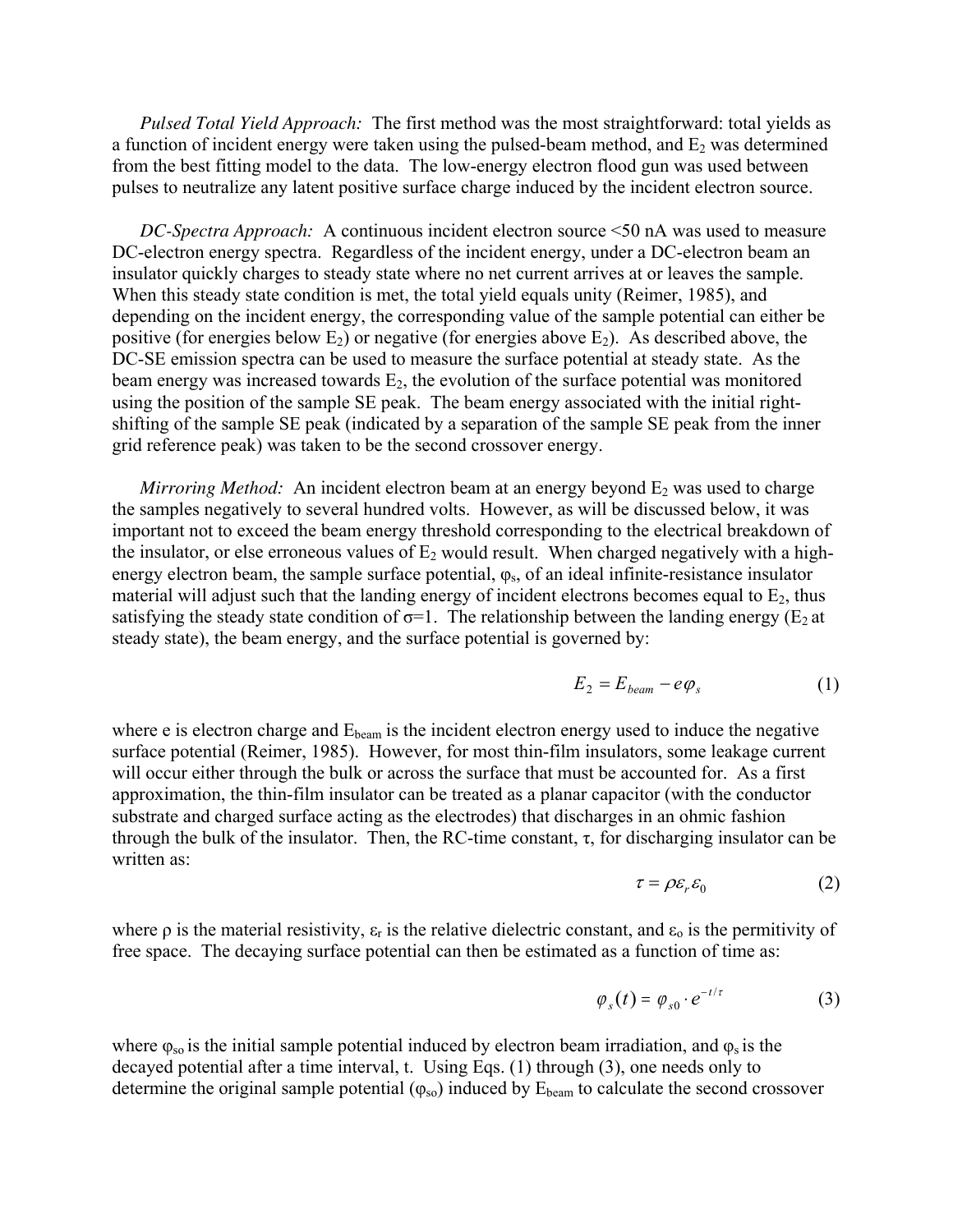energy. Note that this potential decay can be measured directly using a non-contacting surface charge probe; this forms the basis for the charge storage decay method for determining thin-film insulator resistivities developed by Frederickson (Dennison, 2003a; Swaminathan, 2003, Frederickson, 2003). However, the vacuum chamber used in these studies was not equipped with a non-contacting potential probe, so indirect methods for determining  $\varphi_s$  were employed.

Following an experimental procedure similar to that of Wong (1997), the samples were irradiated with a defocused electron beam to uniformly charge the samples to  $\varphi_{so}$ . Then, a lowamplitude, modulated probe electron beam, with a much smaller diameter was used to probe the surface potential of the insulators. In doing this, it was assumed that by using a low-amplitude modulated probe beam, the surface potential would not be significantly altered. Then, by slowly increasing the probing beam energy,  $E_{\text{probe}}$ , the kinetic energy of the incident electrons eventually overcame the potential barrier of the sample. This critical beam energy was marked by a sudden rise in the sample displacement current, and the surface potential was assumed to be equal to  $\varphi_s = E_{\text{probe}}/e$ . Once the surface potential was determined,  $E_2$  was calculated from Eq. (1) after correcting for any suspected leakage current [using Eqs. (2) and (3)] that had transpired during the time of the probing experiment.

Finally, for all three methods described above, the order of measurements was planned carefully to minimize charging errors. For example, negative charge build-up (to up to several hundreds or thousands of volts) induced by beam energies beyond  $E_2$ , can be very difficult to dissipate. Consequently, precautions were taken to minimize sample exposure to the highenergy (>1 keV) incident electrons until all lower-energy (<1 keV) measurements were made by initially taking pulsed-yield measurements (in order of increasing incident energies), followed by DC-spectra at energies near  $E_2$ , and lastly, the mirror method technique (that induced significant negative charging).

Pulsed-yields as a function of incident energy were taken on samples 1 and 6 using 5  $\mu$ s, 50 nA incident pulses. The sample surface was neutralized with the flood gun after each incident electron pulse, and ten pulsed measurements were averaged for each data point,. The pulsedyield measurements were started at beam energies of 100 eV, and then increased to 1 keV (yields beyond 1 keV were not taken until after DC-spectral measurements). The yield curves along with their best-fitting semi-empirical models are shown in Figs. 11 and 12. When the total yield curves began to approach unity for samples 1 and 6 (close to  $E_2$ ), the electron gun was switched from pulsed to continuous-emission mode, and DC-spectra were taken (at  $\sim$ 30 nA incident beam current) on the samples as the beam energy was increased. Eventually,  $E_2$  was crossed, and double-peak SE emission spectra (as described above) were observed due to negative charging as shown in Figs. 13 and 14. Estimates for  $E_2$  as determined from both the pulsed-yield (best fitting model estimate) and DC-spectral methods are given in Table 1. Of the two techniques, the spectral measurements were considered to be a more precise method for determining  $E_2$  since SE emission energies were very sensitive to sample potentials of even a few volts (causing the double-peaks in Figs. 13 and 14). However, there were concerns that for the DC-spectral method, continuous electron-beam bombardment could have altered yield parameters, including E2, resulting from charge deposition in the bulk of the material.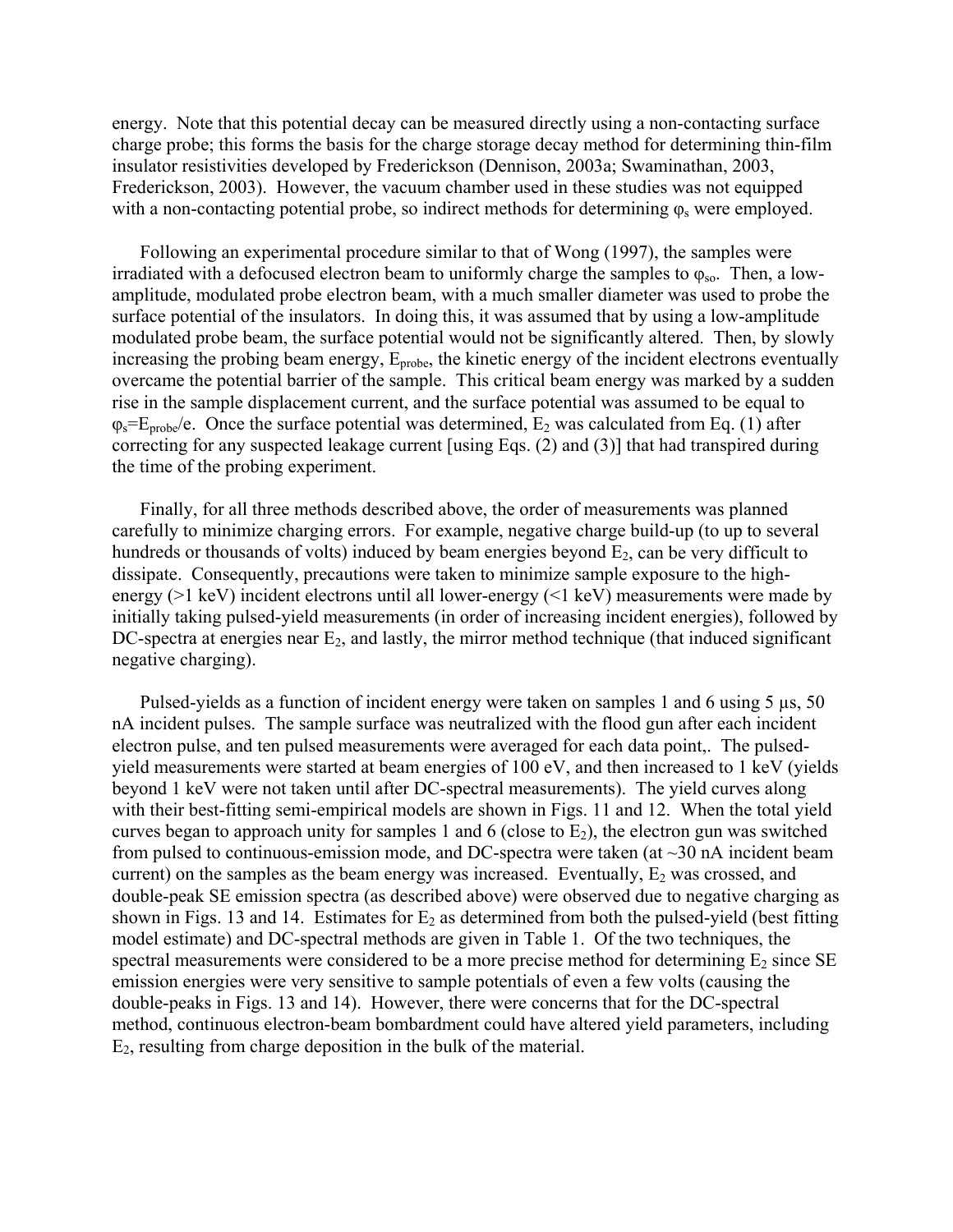When pulsed-yield and DC-spectral measurements were completed, mirror-method potential measurements were taken on all samples for  $E_{beam} = 2 \text{ keV}$ , 2.3 keV, 2.5 keV, and 3 keV (measurements were always taken in order of increasing beam energy on a given sample). The RTV samples were irradiated with a defocused  $(\sim 10 \text{ mm diameter}$  for uniform charging) electron beam at 100 nA for 5 minutes for each beam energy. During this irradiation period, DC sample current was monitored to check for dielectric breakdown of the insulators. At these incident energies, sample current was found to be lower than the noise level  $\pm 1$  nA, except for sample 6 (see below). After this irradiating period, the electron gun was suppressed temporarily, and the beam energy was decreased of the insulator film as outlined above. Shown in Fig. 15 is a plot of the sudden rise in sample displacement current in response to the incident probe beam energy where the critical energy was reached, and the sample potential barrier was breached.



**Figure 11. Pulsed-yield curve versus beam energy for CV-1147 sample 1 with flood gun neutralization after each pulse. Each yield point was the average of 10 pulsed-yield measurements (5 µs pulse with amplitude 50 nA) with standard errors as the error bars.** The best model estimates for the total yield parameters were:  $\sigma_{\text{max}} = 2.5 \pm 0.1$  at  $E_{\text{max}}$ =250±10 eV,  $E_1$ =40±20 eV, and  $E_2$ =1470±40 eV. Model estimates for the maximum **yield were low compared to the data.**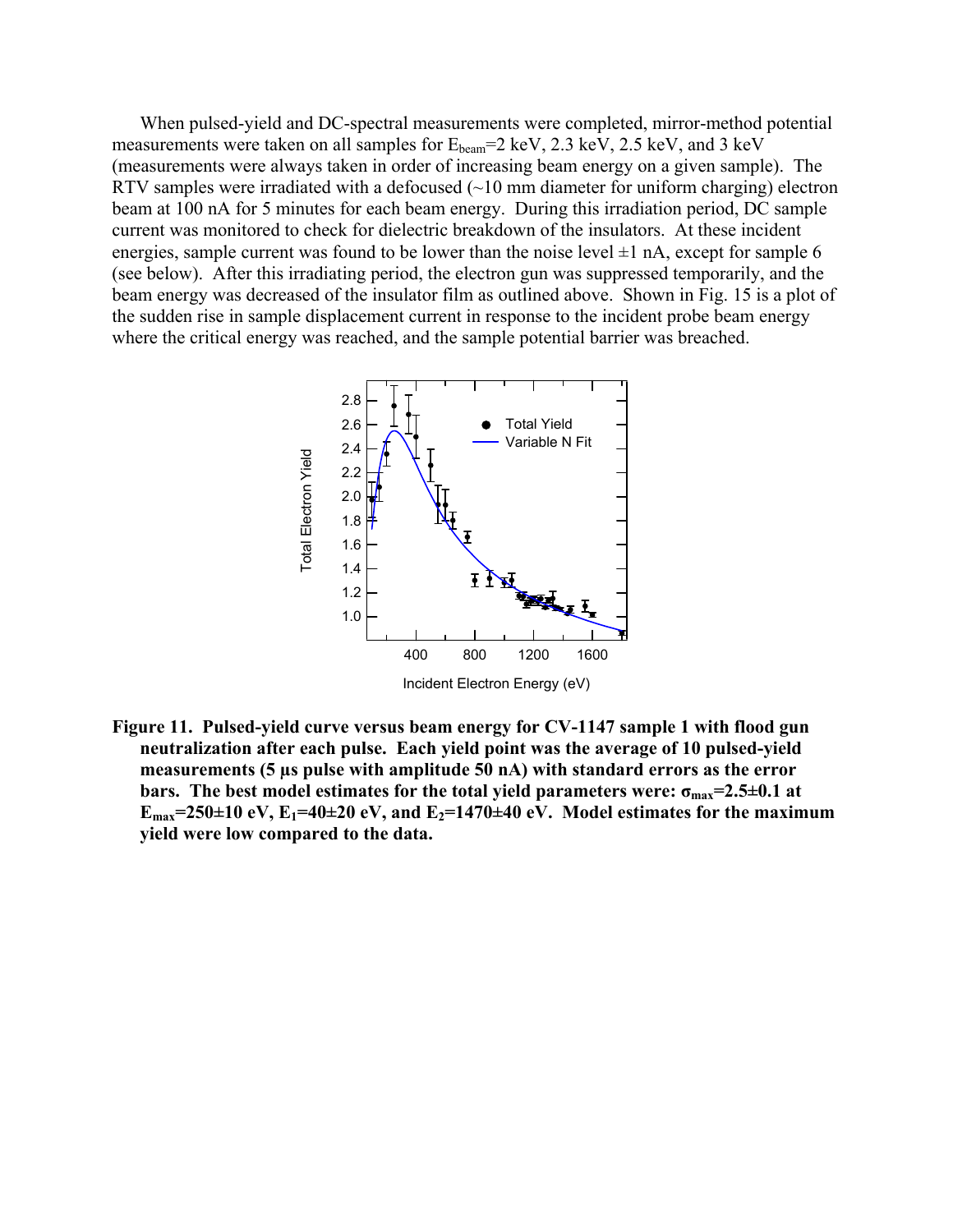

**Figure 12. Pulsed-yield curve versus beam energy for DC 93-500 sample 6 with flood gun neutralization after each pulse. Each yield point was the average of 50 pulsed-yield measurements (5 µs pulse with amplitude 50 nA) with standard errors as the error bars.** The best model estimates for the total yield parameters were:  $\sigma_{max} = 2.2 \pm 0.1$  at  $E_{\text{max}}$ =340±10 eV,  $E_1$ =90±10 eV, and  $E_2$ =1050±30 eV. Model estimates for the maximum **yield were low compared to the data.** 



**Figure 13. Shown are evolving SE spectra for sample 1 for increasing electron beam energies of 1200 eV (solid), 1250 eV (long dash), 1270 eV (dash-dot), 1300 eV (short dash), and 1330 eV (dot). The emergence and right-shifting trend of the 2nd SE peak was caused by a negative sample potential caused by the incident electron beam energy**  exceeding  $E_2$ . These spectra indicated a crossing of  $E_2$  at 1200-1250 eV.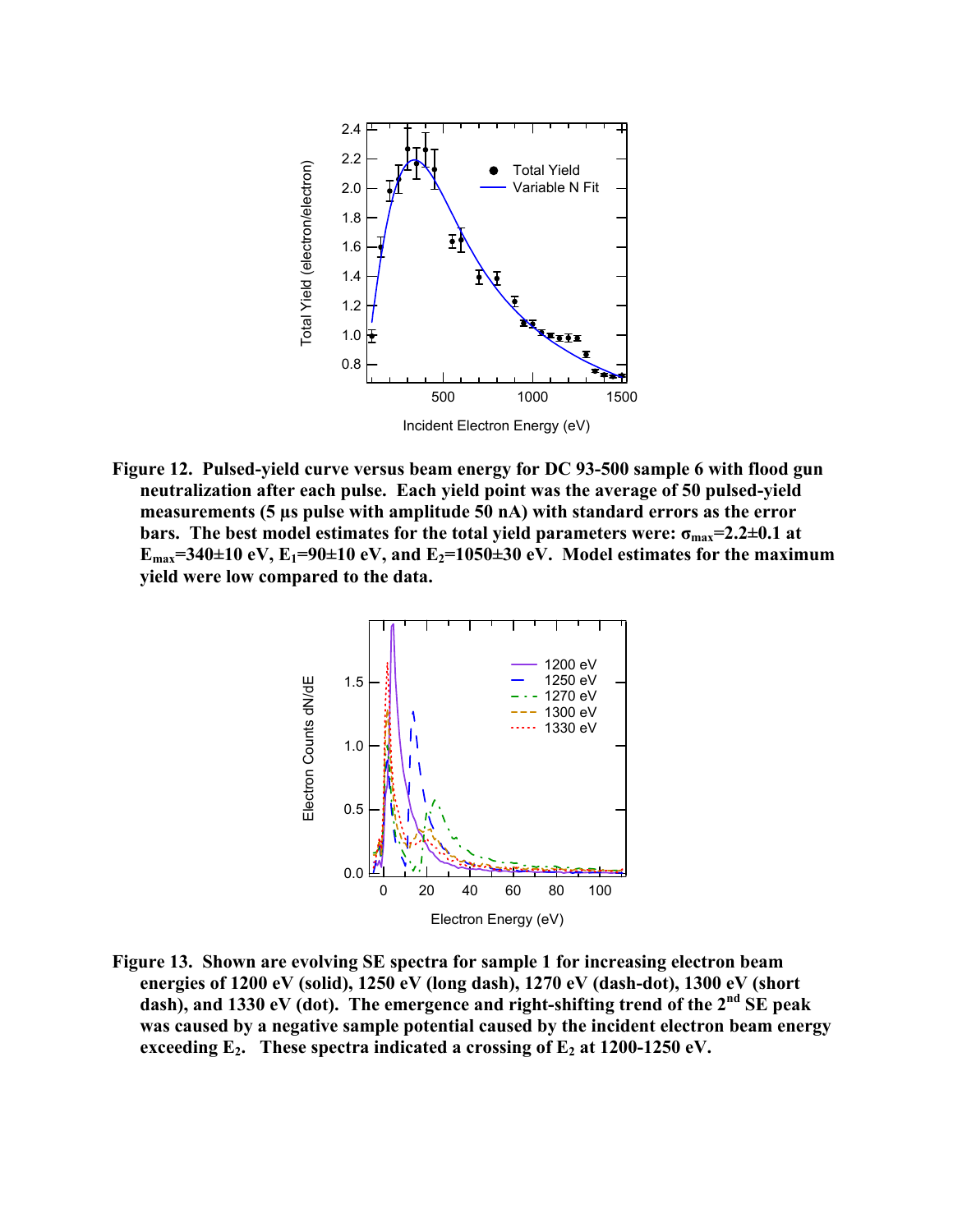

**Figure 14. Shown are evolving SE spectra for sample 6 for increasing incident electron beam energies of 1200 eV (solid), 1250 eV (long dash), 1300 eV (dash-dot), 1350 eV**  (short dash), and  $1400 \text{ eV}$  (dot). These spectra indicated a crossing of  $E_2$  at  $1250-1300$ **eV.** 



**Figure 15. Shown is a plot of the rise in displacement current of a probing electron pulse (5 µs at 100 nA) once the incident energy overcame the surface potential barrier induced by a high-energy electron beam. In this case, the small displacement currents are induced by probe beam energies ranging from 900-1200 eV, while the large displacement current curve occured at 1250 eV. From this, the surface potential was taken to be 1250 eV.**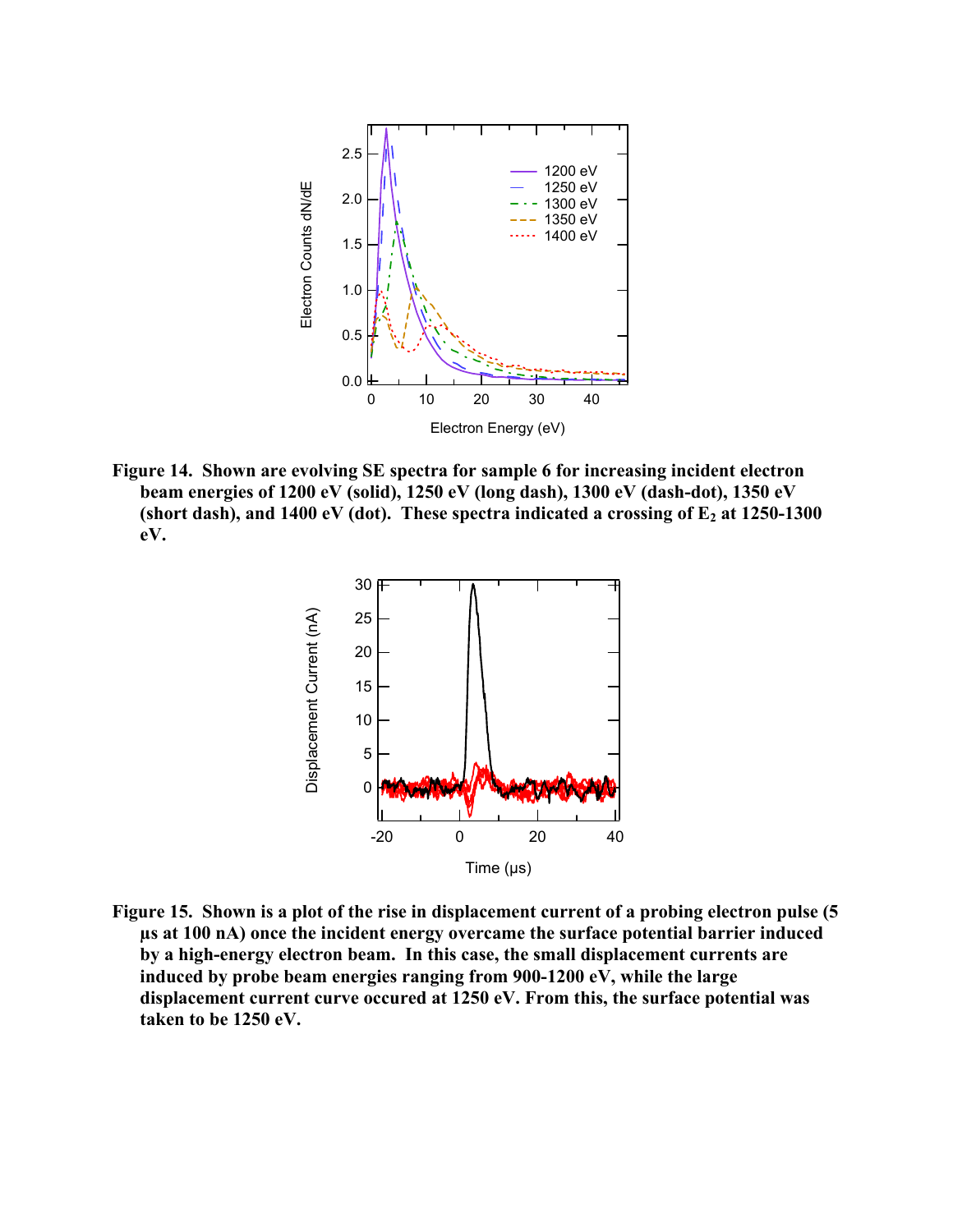Table 2. Mirror method results for the sample surface potential and E<sub>2</sub>, for RTV samples at different irradiation energies,  $E_{beam}$  calculated from Eqs. (1) and (3) using the **measured surface potential,**  $\varphi_s$  **and a RC time constant of 4 min. as determined from Eq. (2).** Variations in E<sub>2</sub> resulted from uncertainties in the measurement time interval **of 1-3 min. Ebeam values indicated with a \* induced surface potentials,φs, exceeding the sample dielectric breakdown potential (shown in Table 1), and therefore produced**  inaccurate estimates for E<sub>2</sub> (also indicated by \*). Sample 6 appeared to have already undergone electrical breakdown at  $E_{beam} < 2 \text{ keV}$ .

| <b>Sample</b>    | Ebeam<br>(eV) | $\varphi_s(V)$ | $E_2$ (eV)      |
|------------------|---------------|----------------|-----------------|
| RTV <sub>1</sub> | 2000          | $475 \pm 25$   | $1200 \pm 200$  |
|                  | 2500*         | $775 \pm 25$   | $1150 \pm 300*$ |
|                  | 3000*         | $875 \pm 25$   | 1500±400*       |
| RTV <sub>2</sub> | 2000          | $500 \pm 100$  | $1100 \pm 200$  |
|                  | 2300*         | $850 \pm 100$  | 800±400*        |
|                  | 2500*         | $1250 \pm 50$  | 300±550*        |
|                  | 3000*         | $1800 \pm$     | $-100\pm800*$   |
|                  |               | 100            |                 |
| RTV <sub>5</sub> | 2000          | $290 \pm 10$   | $1500 \pm 100$  |
|                  | 2300          | $525 \pm 25$   | 1400±200        |
|                  | 2500          | $625 \pm 50$   | 1400±300        |
|                  | 3000*         | $1140 \pm 10$  | 1000±500*       |
| RTV <sub>6</sub> | $2000*$       | $175 \pm 25$   | 1700±100*       |
|                  | 2500*         | $150 \pm 50$   | $2200 \pm 100*$ |
|                  | 3000*         | $250 \pm 50$   | $2500 \pm 100*$ |

**Table 3. Summary of measured total electron yield parameters and the electrical breakdown potentials of studied materials. Maximum yields, maximum yield energies were taken directly from the raw data since estimates from the fitting models were too low. Crossover energies were obtained from the best-fit of the yield data, except for CV-1147 and DC93-500, where estimates for E2 were obtained from the SE spectral method. Measured breakdown potentials were obtained from SE spectra for anodized Al and the mirror potential method for the two RTV samples.** 

| <b>Sample</b> | <b>Maximum</b><br><b>Total Yield</b> | <b>Maximum</b><br><b>Total</b><br><b>Yield</b><br><b>Energy</b><br>(eV) | <b>First</b><br><b>Crossover</b><br><b>Energy</b><br>(eV) | Second<br><b>Crossover</b><br>Energy (eV) | <b>Measured</b><br><b>Breakdown</b><br>Potential (V) |
|---------------|--------------------------------------|-------------------------------------------------------------------------|-----------------------------------------------------------|-------------------------------------------|------------------------------------------------------|
| Gold          | $1.8 \pm 0.1$                        | $600 \pm 50$                                                            | $100\pm 20$                                               | $10000 \pm 1000$                          | Not applicable                                       |
| Al2219        | $3.0 \pm 0.1$                        | $300 \pm 50$                                                            | $50 \pm 10$                                               | $1400 \pm 100$                            | >21                                                  |
| CV-1147       | $2.8 \pm 0.2$                        | $250 \pm 50$                                                            | $40\pm 20$                                                | $1225 \pm 25$                             | $700\pm200$                                          |
| DC93-         | $2.3 \pm 0.2$                        | $350 \pm 50$                                                            | 90±10                                                     | $1275 \pm 25$                             | $850 \pm 250$                                        |
| 500           |                                      |                                                                         |                                                           |                                           |                                                      |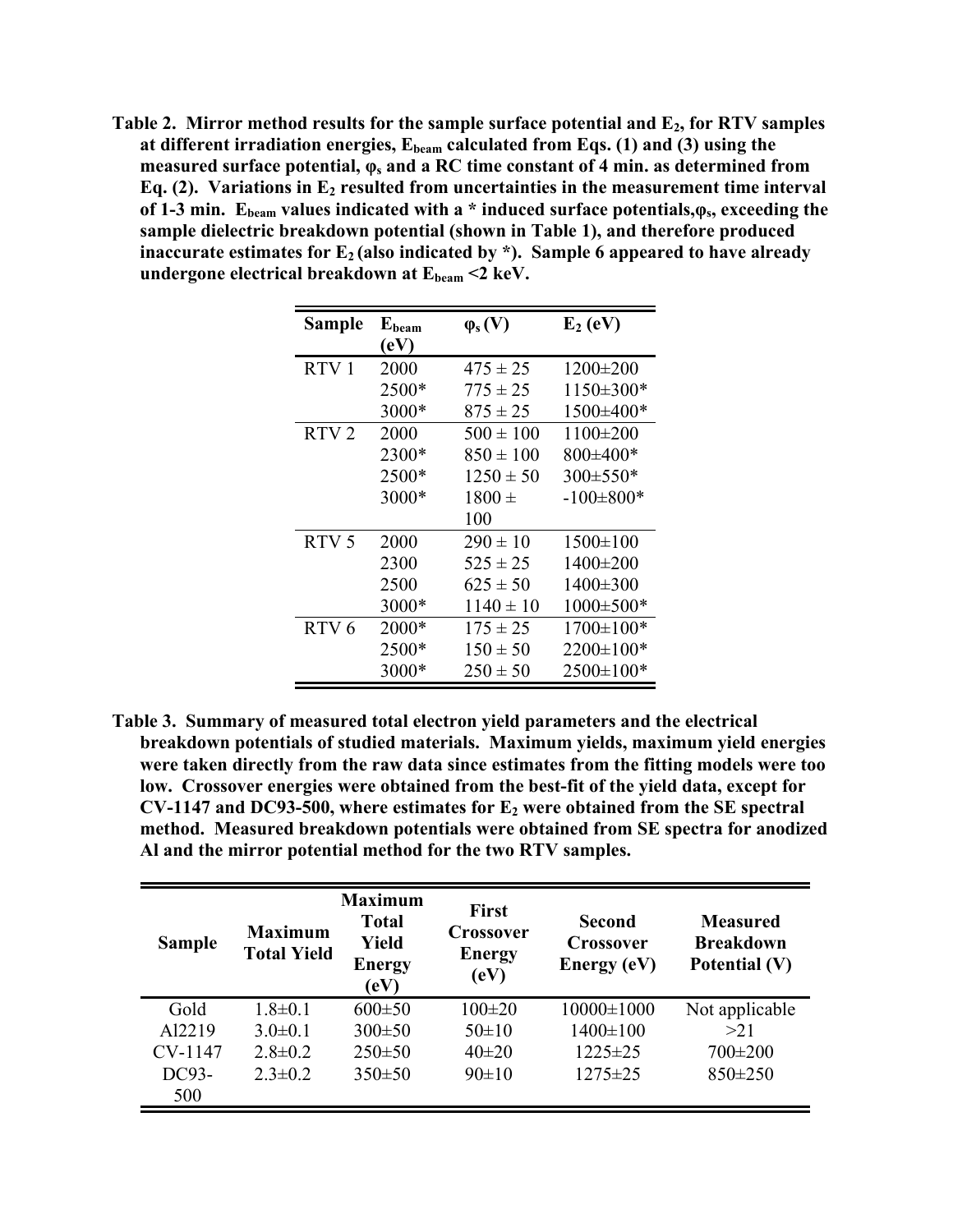Mirror-method results for measured surface potentials along with calculated values for  $E_2$ were calculated using Eqs. (1) through (3). Using the manufacturer material specification data provided in Table 1, estimates for the leakage RC time constant,  $\tau$ , were calculated to be 4 min. [from Eq. (2)] for all RTV samples. In comparison, probing measurements lasted anywhere from 1 to 3 min. Consequently, during the course of an experiment, the sample surface potentials decreased as determined by Eq.  $(3)$ . After making these corrections, estimates for  $E_2$ were calculated using Eq.  $(1)$ , and are given in Table 2 for different values of  $E_{\text{beam}}$ .

From the data in Table 2, it can be seen that  $E_2$  values derived at higher  $E_{beam}$  (>2.5 keV) were typically inconsistent with respect to values derived from  $E_{beam}$ =2.0 keV, and were also prone to large errors. It is conceivable that electrical breakdown (in the form of small sustained arcs through the bulk of the films) occurred at higher-energy electron irradiation as indicated by \* in Table 2. Dielectric breakdown potentials of the four samples were calculated based on dielectric strength values (see Table 1). As seen in Table 2, (with the exception of sample 6, see below),  $E_2$  values were consistent for each sample for surface potentials,  $\varphi_s$ , lower than the calculated breakdown potentials. This observation provides some evidence that the mirroring method approach to finding  $E_2$  was obfuscated by low breakdown potentials of thin-insulating films, and may be a more suitable method for finding the crossover energies of thicker samples. Table 1 summarizes all estimates for  $E_2$  as determined from the three methods described above.

Finally, in contrast to the other RTV samples, the surface potential of sample 6 did not rise with increasing radiation energy, and stayed at relatively low potentials between 150 V to 300 V as shown in Table 2. As mentioned earlier, for sample 6, a sample current of  $\sim$ 2 nA was measured at beam energies ranging from 2-3 keV. It was speculated that the sample had undergone dielectric breakdown (prematurely) at beam energies <2 keV. This assumption was consistent with the fact that sample 6 had been prepared with the thinnest RTV coating (compared to the other three samples), and should therefore have demonstrated the lowest breakdown potential (see Table 1). Other samples displayed similar breakdown behavior at higher beam energies. For example, when  $E_{beam}$  was pushed to 5000 eV at 30 nA for sample 1 the sample current suddenly rose  $>20$  nA. Then, upon decreasing  $E_{beam}$  to energies as low as 800 eV (keeping the incident current at  $\sim$ 30 nA), the sample remained open to current conduction on the order of 4 nA. Although the electrical breakdown of sample 6 did not influence pulsed-yield or DC-spectral estimates for  $E_2$ , since these measurements were taken before mirror method measurements,  $E_2$  values derived from the mirror method were considered to be inconclusive for this sample.

#### **Summary and Conclusions**

Total electron yield measurements have been presented for one conductor and three types of insulators used in ISS construction. SE emission spectra demonstrated shifting energy distributions in response to samples with nonzero surface potentials. The spectra on gold demonstrated that as the sample surface potential was biased negatively, the SE peak shifted to higher energies (to the right in the spectral graphs) by an amount that corresponded to the applied sample potential. This technique was used to determine the potentials of charged insulator samples under continuous electron beam bombardment.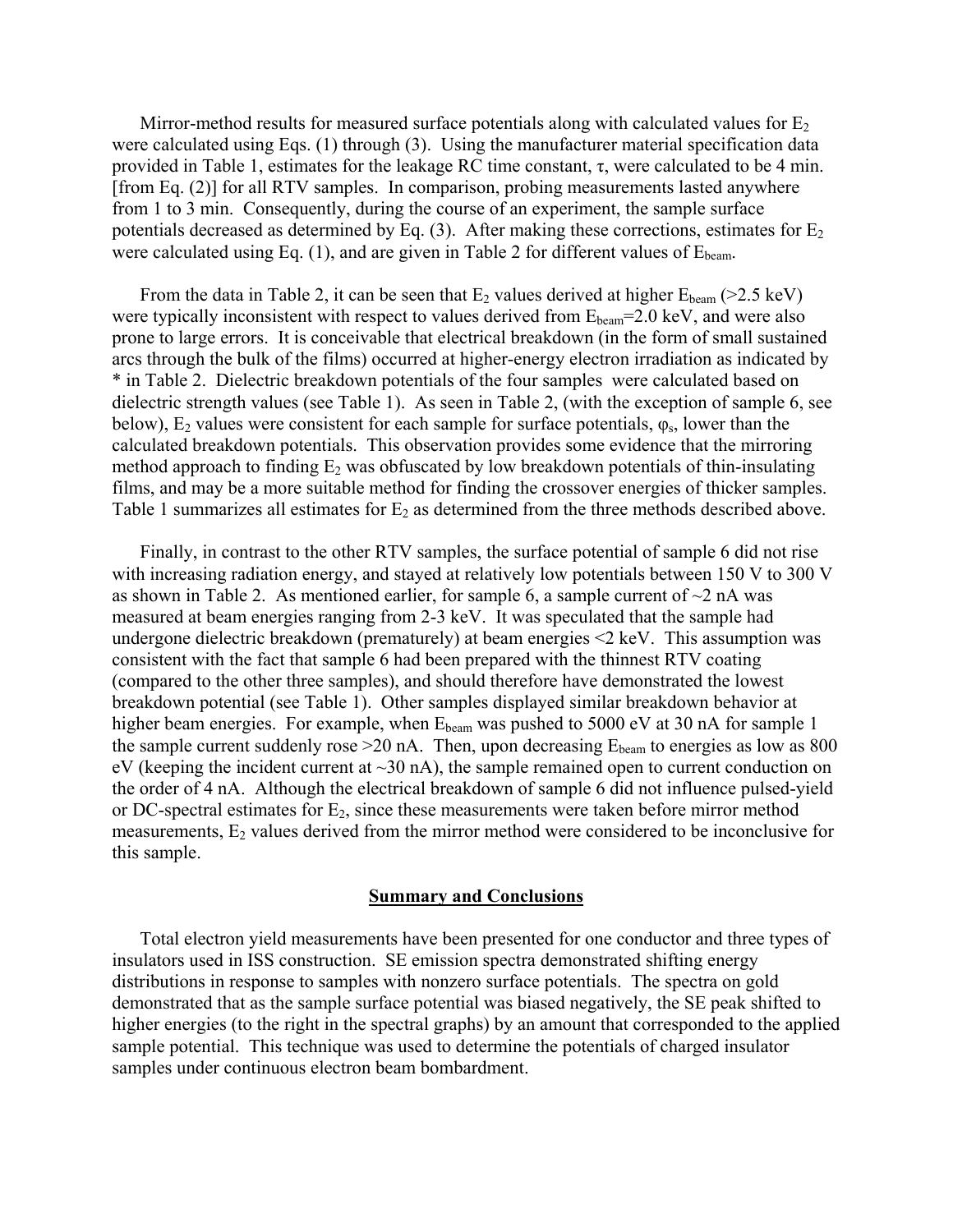Measurements on Al2219 chromic-acid anodized aluminum showed that charging can occur very quickly on an insulator sample, even at low electron fluences of  $\sim 10^6$  electrons/pulse over a  $\sim$ 1 mm<sup>2</sup> area. Charging, both under continuous and pulsed-electron irradiation, drove the total yield of the sample towards unity as current steady state was reached. Additionally, it was found that at a critical incident electron energy (initially 1500 eV, then 1250 eV on a subsequent run), the surface potential became sufficiently high (>20 V) to initiate dielectric breakdown of the thin anodized layer. After irradiating the sample with high incident energies of 5 keV, it was found that trapped charge in the sample maintained the surface potential at a negative value on the order of ten volts, even while being irradiated with an electron beam at energies (500 eV and 1000 eV) that should have induced positive surface charging. This behavior may later provide information on trapped internal charge distributions caused by higher-energy  $(> 1 \text{ keV})$  electron irradiation. Finally, electron yields were measured for the sample, and results are reported in Table 3.

With the two types of RTV-Silicone adhesive samples (CV-1147 and DC93-500), three approaches were explored for determining the second crossover energy,  $E_2$ : i) the pulsed-total yield approach; ii) the DC-spectral approach; iii) and the mirroring method approach. Of these three methods, the DC-spectra approach was assumed to be most sensitive to sample negative charging, and therefore a more accurate method for determining  $E_2$ . However, there were concerns that continuous electron beam irradiation may have altered yield parameters, including  $E_2$ . Also, it became apparent that the mirror method for determining  $E_2$  was only valid when the beam energy threshold for dielectric breakdown was not exceeded. This may restrict the mirror method to thicker insulators  $(>100 \mu m)$ . Results for the three methods are reported in Table 1. Best estimates for yield parameters for all the materials studied are reported in Table 3.

From these measurements, continuous- and pulsed-beam techniques for determining insulator yield parameters have been demonstrated. For both Al2219 and RTV samples, there was also clear evidence that >1 keV electron bombardment left residual charge under the surface that affected subsequent yields. Clearly, more work is needed to quantitatively asses charging effects on insulator potentials and electron emissions for different materials. Available tools and techniques demonstrated here are adequate to perform further required tests with carefully controlled sample bombardment history.

### **Acknowledgments**

The work presented was supported in part by the NASA Space Environments and Effects (SEE) Program, the Boeing Corporation, and a NASA Graduate Fellowship. Samples were supplied by Boeing, the Materials, Processes, and Manufacturing Department at NASA Marshall Space Flight Center, and Sheldahl, Inc.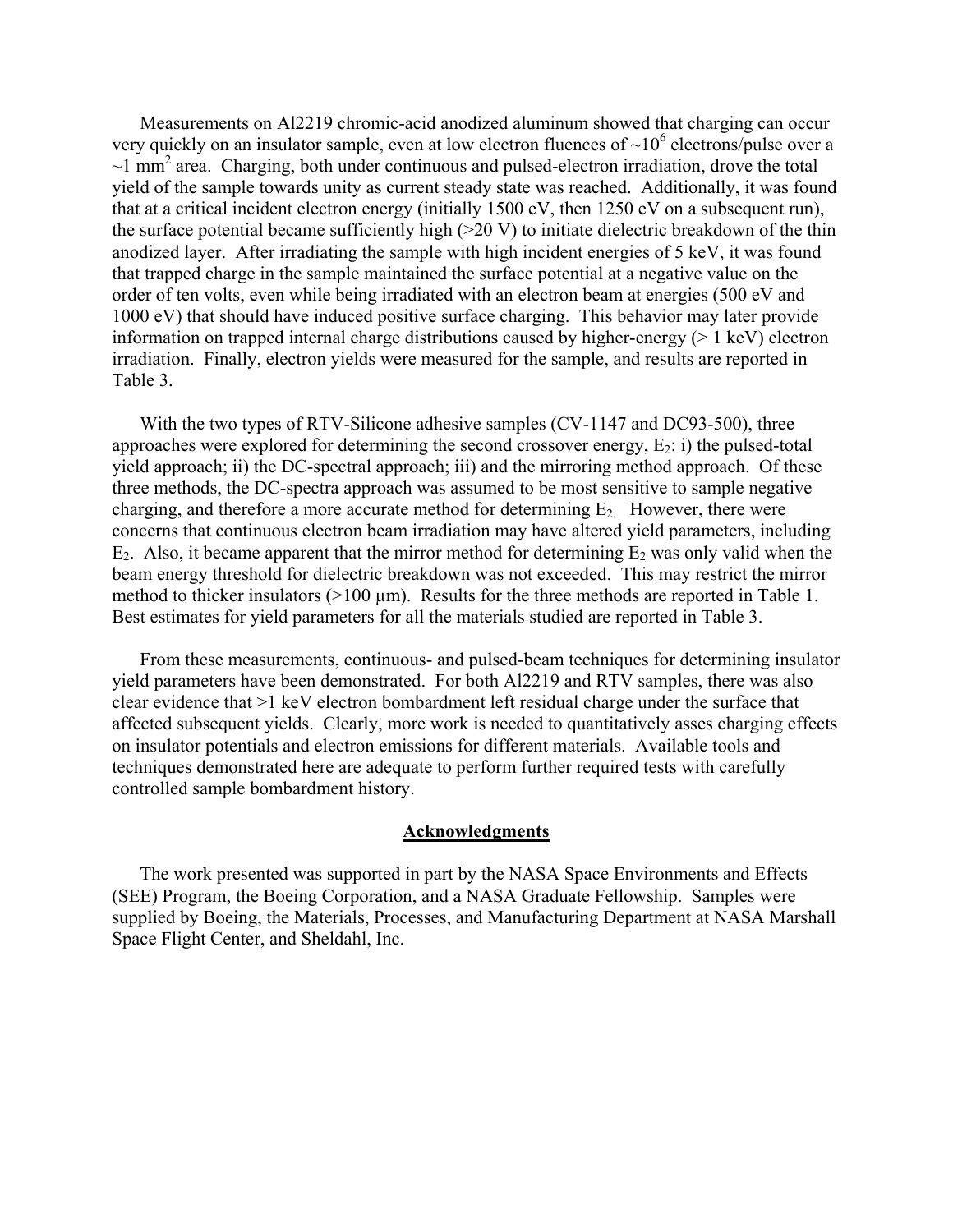## **References**

- 1. John Alred, Boeing Corporation (private communications), 2001.
- 2. G. Auday, Ph. Guillot, and J. Galy, "Secondary emission of dielectrics used in plasma display panels," J. Appl. Phys. 88 (8), 4871-4874 (2000).
- 3. M. Belhaj, S. Odof, K. Msellak, and O. Jbara, "Time-dependent measurement of the trapped charge in electron irradiated insulators: Applications to  $A<sub>12</sub>O<sub>3</sub>$ -sapphire," J. Appl. Phys. 88 (5), 2289-2294 (2000).
- 4. M.R. Carruth Jr., T. Schneider, M. McCollum, M. Finckenor, R. Suggs, D. Ferguson, I. Katz, R. Mikatarian, J. Alred, and C. Pankop, "ISS and space environment interactions without operating plasma contactor," AIAA Paper #2001-0401, Proceedings for the 39<sup>th</sup> Aerospace Sciences Meeting and Exhibit, Reno, Nevada, Jan. 9-11, 2001.
- 5. J. Cazaux, "Some considerations on the secondary electron emission  $\delta$ , from e<sup>-</sup> irradiated insulators," J. Appl. Phys. 85 (2), 1137-1147 (1999).
- 6. CRC Handbook of Chemistry and Physics, 82nd Ed. (CRC Press, Boca Raton, FL, 2001).
- 7. Robert Davies, "Measurement of Angle-resolved Secondary Electron Spectra," PhD Dissertation, Utah State University, Logan, Utah, May 1999.
- 8. R.E Davies and J.R. Dennison, "Evolution of Secondary Electron Emission Characteristics of Spacecraft Surfaces," J. Spacecraft and Rockets, 34, 571-574 (1997).
- 9. J.R. Dennison, A. R. Frederickson, Prasanna Swaminathan, "Charge Storage, Conductivity And Charge Profiles Of Insulators As Related To Spacecraft Charging," Proceedings of the 8<sup>th</sup> Spacecraft Charging Technology Conference, October 20-24, 2003a, Huntsville, Alabama.
- 10. J.R. Dennison, C.D. Thomson, J. Kite, V. Zavyalov, Jodie Corbridge, "Materials characterization at Utah State University: facilities and knowledgebase of electronic properties of materials applicable to spacecraft charging," Proceedings of the 8<sup>th</sup> Spacecraft Charging Technology Conference, October 20-24, 2003b, Huntsville, Alabama.
- 11. J.R. Dennison, C.D. Thomson, and Jodie Corbridge, "Electronic Properties of ISS Materials," Boeing Company Final Report, Contract No. M/C H014-B419, 2003c.
- 12. J.R. Dennison, J. Kite, C.D. Thomson, Jodie Corbridge, Robert Berry, and Carl Ellsworth, "Final Report Part IV: Additional Materials Reports," NASA Space Environments and Effects Program Grant, Electronic Properties of Materials with Application to Spacecraft Charging, May 2003d.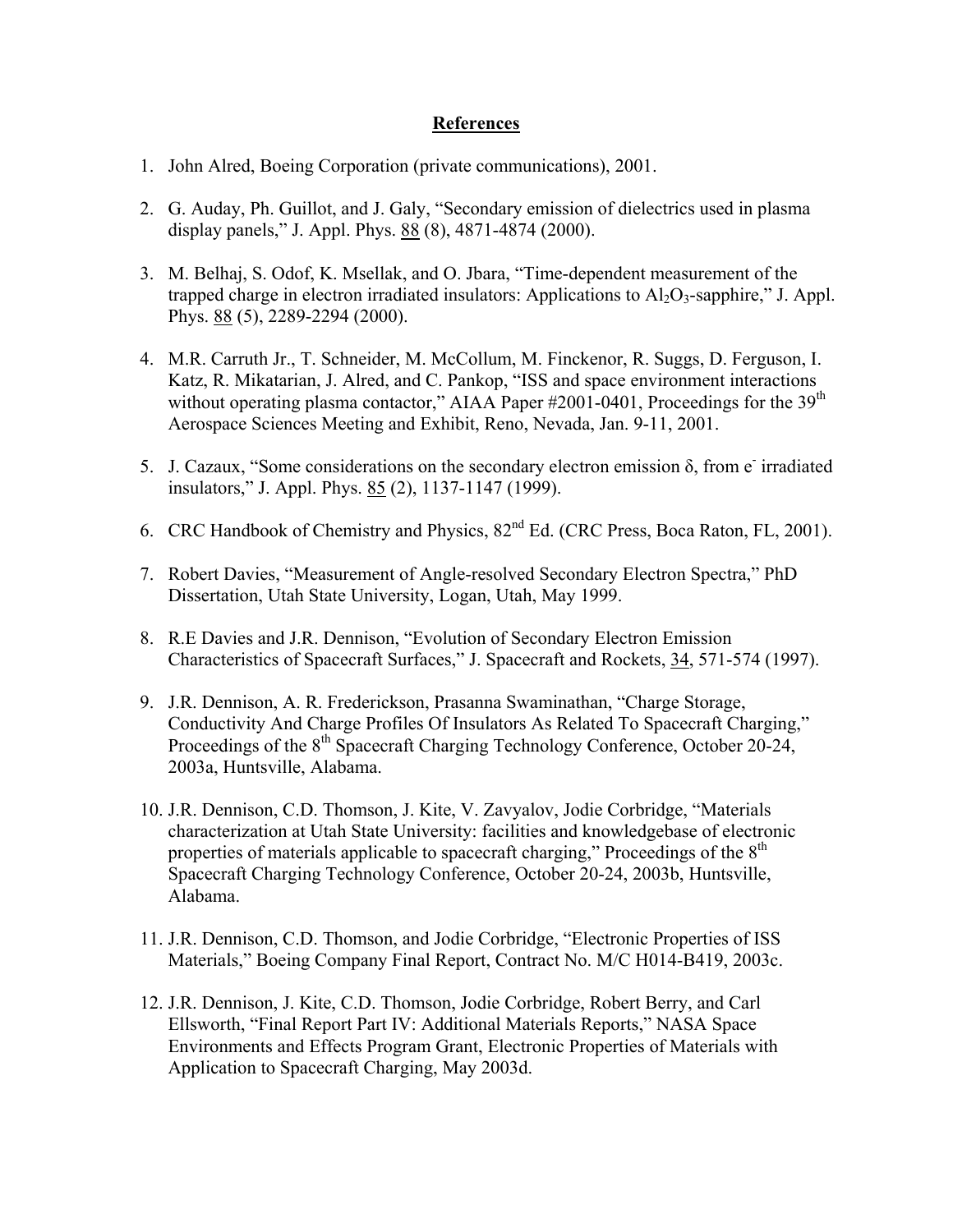- 13. J.R. Dennison, W.Y. Chang, N. Nickles, J. Kite, C.D. Thomson, Jodie Corbridge, and Carl Ellsworth, "Final Report Part III: Materials Reports," NASA Space Environments and Effects Program Grant, Electronic Properties of Materials with Application to Spacecraft Charging, September 2002.
- 14. J.R Dennison, Jason Kite, W.Y. Chang, and R.E. Davies, "Absolute and Differential Spacecraft Charging as a Result of Evolving Surface Contamination," Proceedings of the 7th Spacecraft Charging Technology Conference, (2001, Noordwijk, Netherlands).
- 15. Dow Corning 93-500 Space-Grade Encapsulant Product Information, Ref. No. 10- 1062A-01, DC 3367, (Dow Corning Corporation, Midland MI, 05/01/1998).
- 16. A.R. Frederickson and J. R. Dennison, "Measurement of Conductivity and Charge Storage in Insulators Related to Spacecraft Charging," accepted for publication in IEEE Trans. Nuc. Sci., December, 2003.
- 17. K. Goto and K. Ishikawa, "Secondary electron emission from diffusion pump oils II. δ-η analysis for DC-705," J. Jap. Appl. Phys. 7 (3), 227-231 (1968).
- 18. P. Girard, P. Charpenel, and H. Martin, "Determination of the noncharging electron-beam energy on insulators," J. Appl. Phys. 71 (6), 2871-2876 (1992).
- 19. Goodfellow online catalogue, 2003.
- 20. K. Ishikawa and K. Goto, "Secondary electron emission from diffusion pump oils I," J. Jap. Appl. Phys. 6 (11), 1329-1335 (1967).
- 21. O. Jbara, M. Belhaj, S. Odof, K. Msellak, E.I. Rau, and M.V. Andrianov, "Surface potential measurements of electron-irradiated insulators using backscattered and secondary electron spectra from an electrostatic toroidal spectrometer adapted for the scanning electron microscope applications," Rev. Sci. Instrum. 72 (3), 1788-1795 (2001).
- 22. J.B. Johnson, "Secondary electron emission from targets of Barium-Strontium Oxide," Phys. Rev. 73 (9), 1058 (1948).
- 23. J.B. Johnson and K.G. McKay, "Secondary electron emission of crystalline MgO," Phys. Rev. 91 (3), 582-587 (1953).
- 24. I.Krainsky, W. Lundin, W.L. Gordon, R.W. Hoffman, Secondary Electron Emission Yield Annual Report for Period July 1, 1980 to June 30, 1981, Case Western Reserve University, Cleveland, OH, 1981 (unpublished).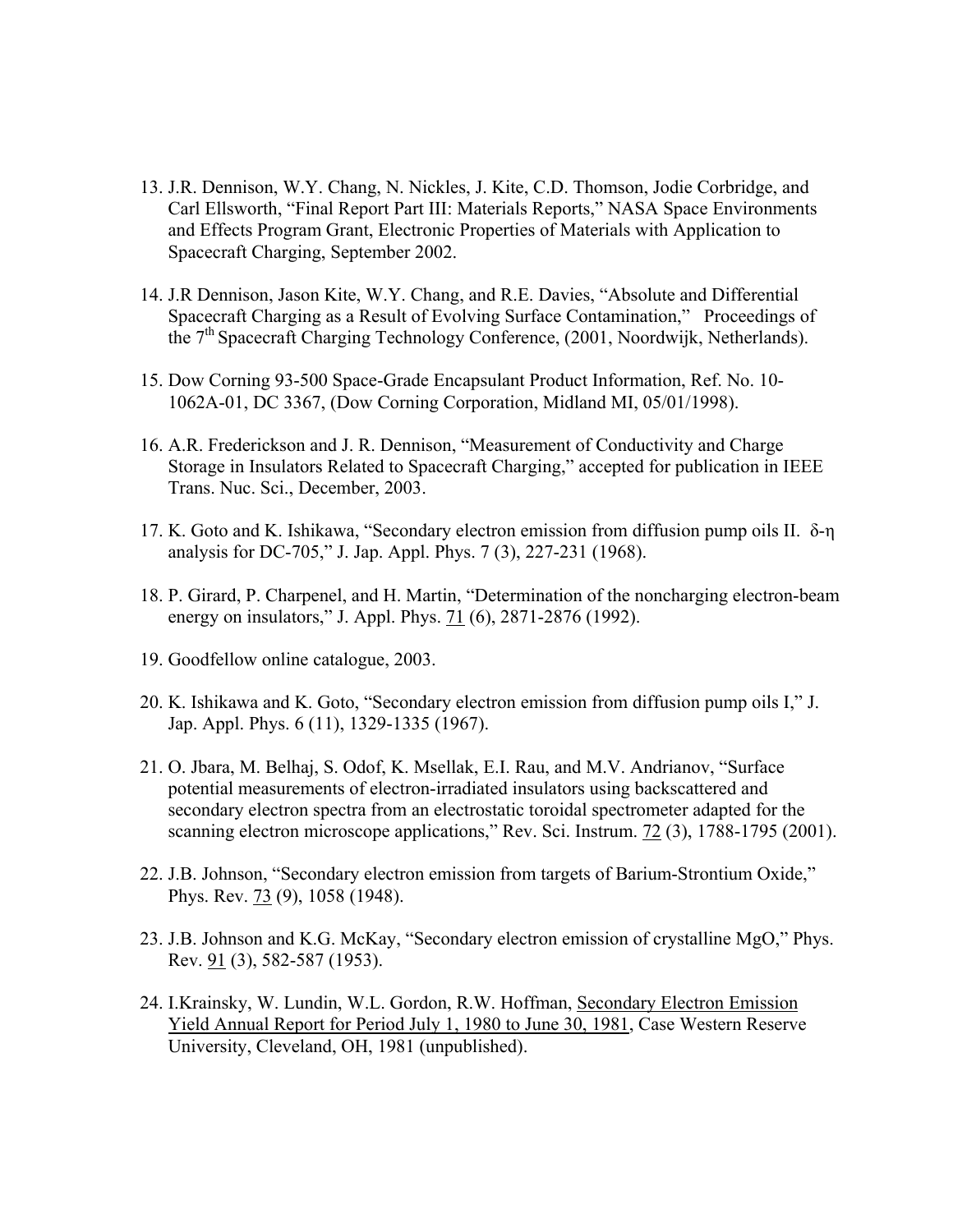- 25. L. Levy, D. Sarrail, and J.M. Siguier, "Conductivity and secondary electron emission properties of dielectrics as required by NASCAP," Proceedings of the Third European Symposium on Spacecraft Materials in Space Environment, Noordwijk, The Netherlands, October 1-4, 1985.
- 26. A.Melchinger, and S. Hofmann, "Dynamic double layer model: Description of time dependent charging phenomena in insulators under electron beam irradiation," J. Appl. Phys. 78 (10), 6224-6232 (2003).
- 27. Y. Mizuhara, J. Kato, T. Nagatomi, Y. Takai, and M. Inoue, "Quantitative measurement of surface potential and amount of charging on insulator surface under electron beam irradiation," J. Appl. Phys. 92 (10), 6128-6133 (2002).
- 28. C.W. Mueller, "The secondary electron emission of pyrex glass," J. Appl. Phys. 16, 453- 458 (1945).
- 29. NASA Marshall Space Flight Center Materials, Processes, and Manufacturing Department, 2002-2003.
- 30. NuSil CV-1147 Controlled Volatility RTV Silicone Atomic Oxygen Protective Coating Product Profile, NT/061801/REVA (NuSil Technology, Carpinteria, CA, 06/18/2001).
- 31. NuSil CV-1147 Material Safety Data Sheet, (NuSil Technology, Carpinteria, CA, 03/09/1998).
- 32. L. Reimer, Scanning Electron Microscopy. Physics of Image Formation and Microanalysis, (Springer-Verlag., 1985), pp. 119-121.
- 33. Todd Schneider, NASA Marshall Space Flight Center Materials, Processes, and Manufacturing Department, (private communications) 2002-2003.
- 34. H. Seiler, "Secondary electron emission in the scanning electron microscope," J. Appl. Phys. 54 (11), R1-R18 (1983).
- 35. A.Shih, J. Yater, P. Pehrsson, J. Butler, C. Hor, and R. Abrams, "Secondary electron emission from diamond surfaces," J. Appl. Phys. 82 (4), 1860-1867 (1997).
- 36. Prasanna Swaminathan, A. R. Frederickson, J.R. Dennison, Alec Sim, Jerilyn Brunson, and Eric Crapo, "Comparison Of Classical And Charge Storage Methods For Determining Conductivity Of Thin Film Insulators," Proceedings of the 8<sup>th</sup> Spacecraft Charging Technology Conference, October 20-24, 2003, Huntsville, Alabama.
- 37. Charles Swenson, "Calibrating the Floating Potential Measurement Unit," Proceedings of the  $8<sup>th</sup>$  Spacecraft Charging Technology Conference, October 20-24, 2003, Huntsville, Alabama.